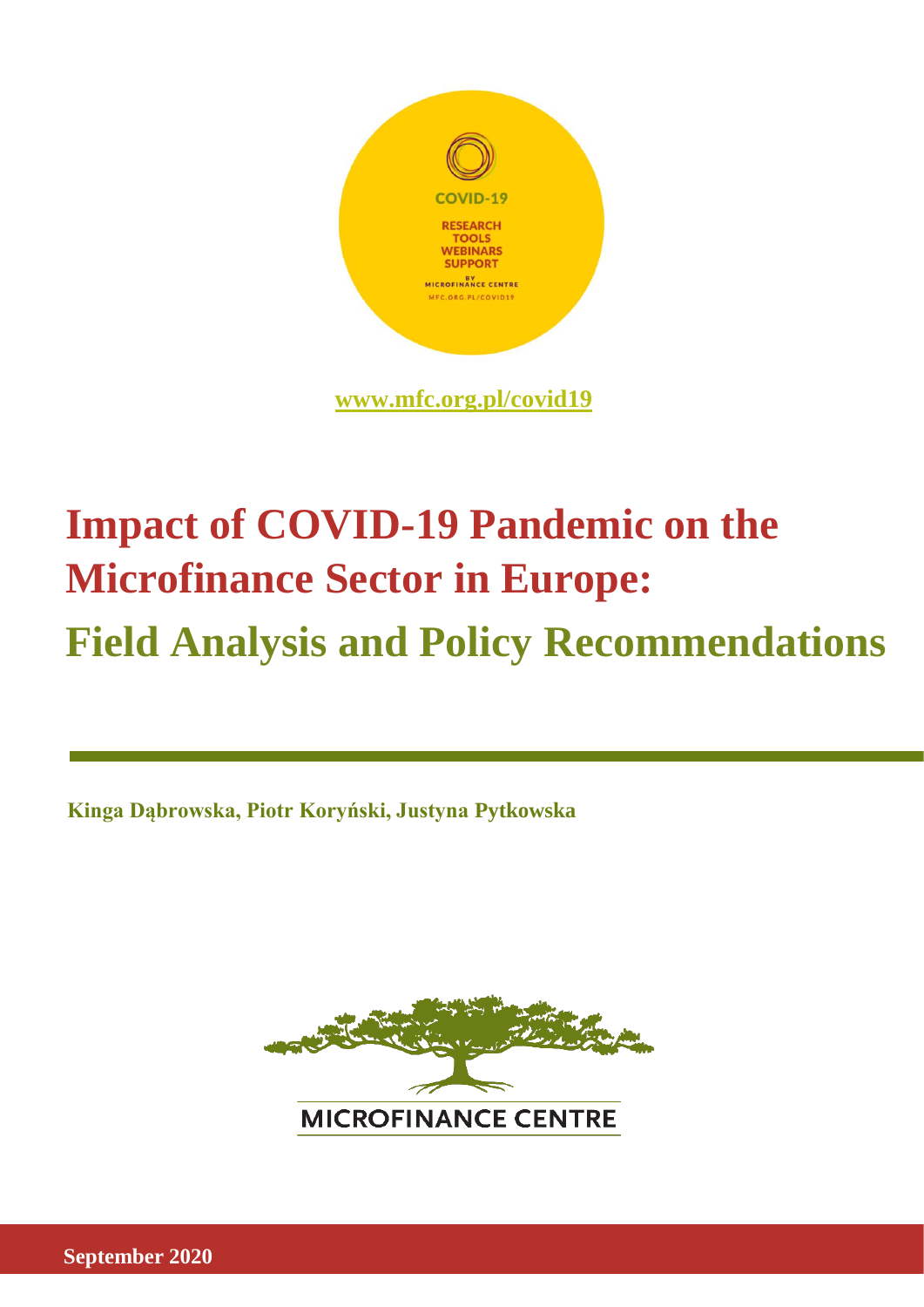## **CONTENTS**

## ABSTRACT

## 1. INTRODUCTION

#### 2. BACKGROUND

- 2.1 Severity and Spread of the Pandemic in Europe
- 2.2 COVID-19 and Microfinance: A Global Perspective
- 2.3 Emerging from the Crisis in Europe

## 3. IMPACT OF THE PANDEMIC ON CLIENTS AND MICROFINANCE INSTITUTIONS

- 3.1 Microfinance Clients
- 3.2 Impact on MFIs

#### 4. INSTITUTIONAL RESPONSES TO THE CRISIS

- 4.1 Microfinance Institutions
- 4.2 Microfinance Investors
- 4.3 Regulators
- 4.4 Governments

#### 5. KEY CHALLENGES TO EMERGING FROM THE PANDEMIC CRISIS

- 5.1 Microfinance Clients
- 5.2 Microfinance Institutions

## 6. RECOMMENDED POLICY AND PROGRAMMATIC ACTIONS

- 6.1 Microfinance Associations
- 6.2 Microfinance Investors
- 6.3 Governments and Regulators
- 6.4 EU Commission and EU Agencies

## 7. SUMMARY

. Acknowledgements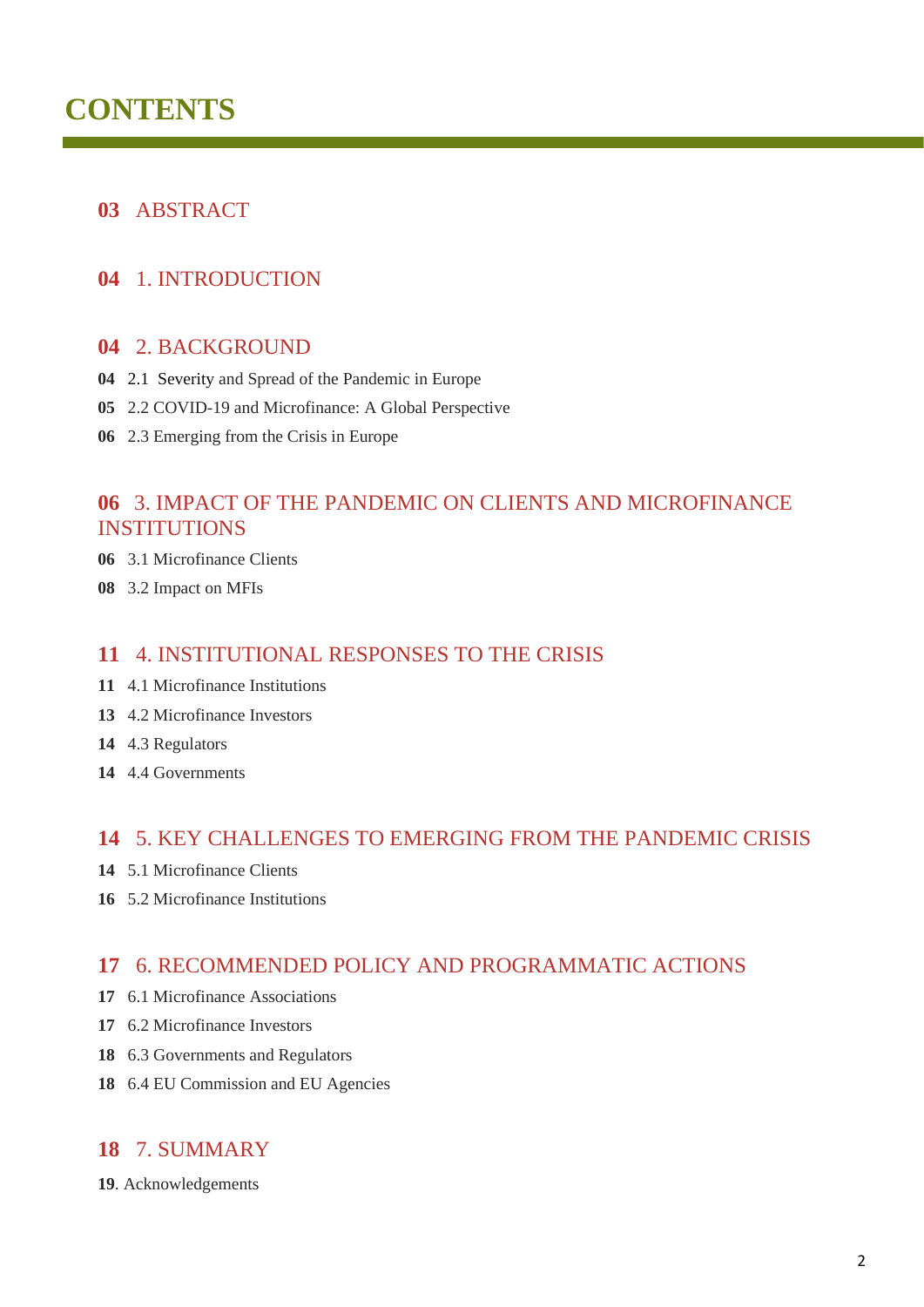## **ABSTRACT**

This paper summarizes the data collected by the Microfinance Centre (MFC) through a survey of microfinance institutions in Europe to assess the impact of COVID-19 crisis on the situation of microfinance institutions and their clients. The results show that while the pandemic touched all countries in the EU, the severity of its impact was markedly different, from very strong in some countries to almost negligible in others. However, all countries implemented some form of a lockdown which affected MFIs and their clients.

The microfinance institutions appear to have survived the first impact of the pandemic relatively well, although some had to make significant adjustments to their internal operations and make some difficult decision, like reducing their lending activities at the time when liquidity was most needed by the borrowers or reducing salaries for their employees.

The clients, on the other hand, do not appear to have fared equally well. Many micro- and small businesses have been forced to close which consequently reduced their ability to earn revenue. They were also subject to the indirect impacts from the disrupted supply chains and often inconsistent and insufficient public support during the pandemic. Only a small percentage of clients report improved revenue during the crisis.

This lopsided impact of the pandemic shows that while MFIs have become resilient and able to withstand the crisis, their clients remain extremely vulnerable and are not able to weather extreme adverse economic conditions. The analysis also shows that MFIs, while able to survive as institutions, are too weak to extend financial support for their clients in bad times, therefore falling short of their primary mission to support the lower-end entrepreneurial sector in the EU.

This preliminary research shows that governments need to extend more support to the self-employed and microentrepreneurs to allow them to sustain their business operations, and that microfinance institutions are in dire need of a lender-of-last-resort funding vehicle that can step in with emergency funding and provide financing when private lenders and investors are unable to or unwilling to do so.

The paper ends with a set of other specific recommendations for various stakeholders which would help the MFI clients to stabilize and return to normality and help MFIs to strengthen their capacity to respond more effectively to a systemic crisis like the COVID-19 pandemic.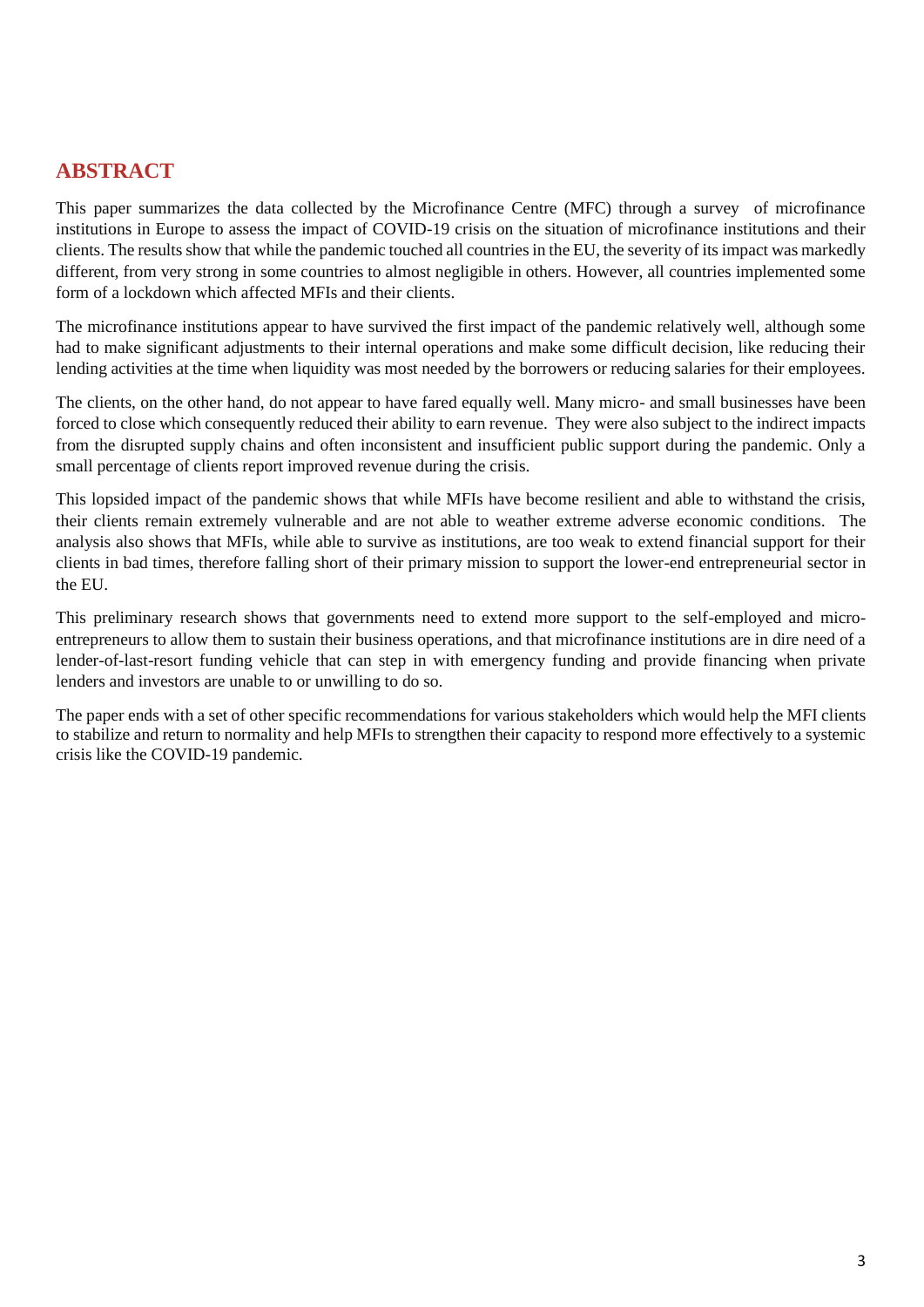## **1. INTRODUCTION**

Microfinance is no stranger to crisis, but the COVID-19 is different. Unlike previous downturns which originated from financial markets, the current crisis is spread through an invisible virus which is difficult to contain and control. The virus not only negatively affects businesses and commerce, it also kills people in numbers unseen for a century. It creates social disruption and changes the way we live and work.

In 2008, the crisis began with turmoil in the US real estate and financial markets and only spread to financial and real economy in the rest of the world after a certain time delay. The COVID-19 pandemic is exerting a more radical and abrupt effect and spread very fast. It has put the real economy out of action immediately suffocating market supply and demand simultaneously.

Numerous micro- and small businesses were ordered to stop operating or use alternative channels to communicate with clients and sell their products and services. Many small businesses, including clients of MFIs, have suspended, or closed down their economic activities, leaving the owners and workers without income and employment. This strained microfinance institutions which themselves faced their own internal challenges to maintain their core activities during the government mandated lockdowns and social distancing rules.

This paper explores the initial impacts of the COVID-19 crisis on microfinance institutions and their clients, and reviews the response to crisis by MFIs, microfinance stakeholders and the governments. The paper is organized as follows.

Section 2 provides a short background of the pandemic and its impact on the economy and the microfinance sector globally. Section 3 discusses the impact of the COVID-19 on microfinance clients and on microfinance institutions using the information obtained from interviews with MFIs and microfinance associations in the Europe. Section 4 summarizes the institutional responses to the crisis situation by MFIs, governments, and microfinance investors. Section 5 reviews the key challenges lying ahead of microfinance institutions and their clients on their way to emerge from the crisis and to resume normal business activities. Section 6 proposes several policy and programmatic actions that various players could implement to facilitate the post-crisis transition. Finally, Section 7 offers closing thoughts on the crisis and lessons learned that can serve as guidance for the future development of the microfinance sector in Europe.

## **2. BACKGROUND**

Social distancing and other restrictions aimed at slowing the spread of Covid-19 has caused sharp declines in economic activity as businesses were ordered closed and workers stay at home, although some of them continued working on a limited scale. For an extended period of time people were required to isolate and avoid participation in public gatherings.

These drastic and abrupt measures weighed heavily on the domestic demand for goods and services and reduced the domestic supply. They have disproportionally affected the self-employed and micro-entrepreneurs who are the dominant client segment of microfinance institutions in Europe.

## **2.1 Severity and Spread of the Pandemic in Europe**

COVID-19 is a disease caused by a new type of coronavirus (SARS-CoV-2). First identified in China in December 2019 in the Chinese municipality of Wuhan, it quickly spread to other regions of China and the world. By January 2020, cases had started to appear in some EU member states and the US.

At the end of February 2020, Italy reported a significant increase of COVID-19 cases concentrated in the northern regions of the country. Most other EU member states started reporting cases of people infected. By March 2020, all EU member states had reported COVID-19 cases. The number of cases has since continued to increase although at different pace resulting in quite a diverse map of the prevalence across Europe.

The spread and severity of the pathogen causing COVID-19 was uneven and had a differential impact on the EU countries. As shown in Figure 1, at the peak of the spread, the incidence of the new virus cases was uneven with the Southern European countries showing more cases than countries in Central and Eastern Europe.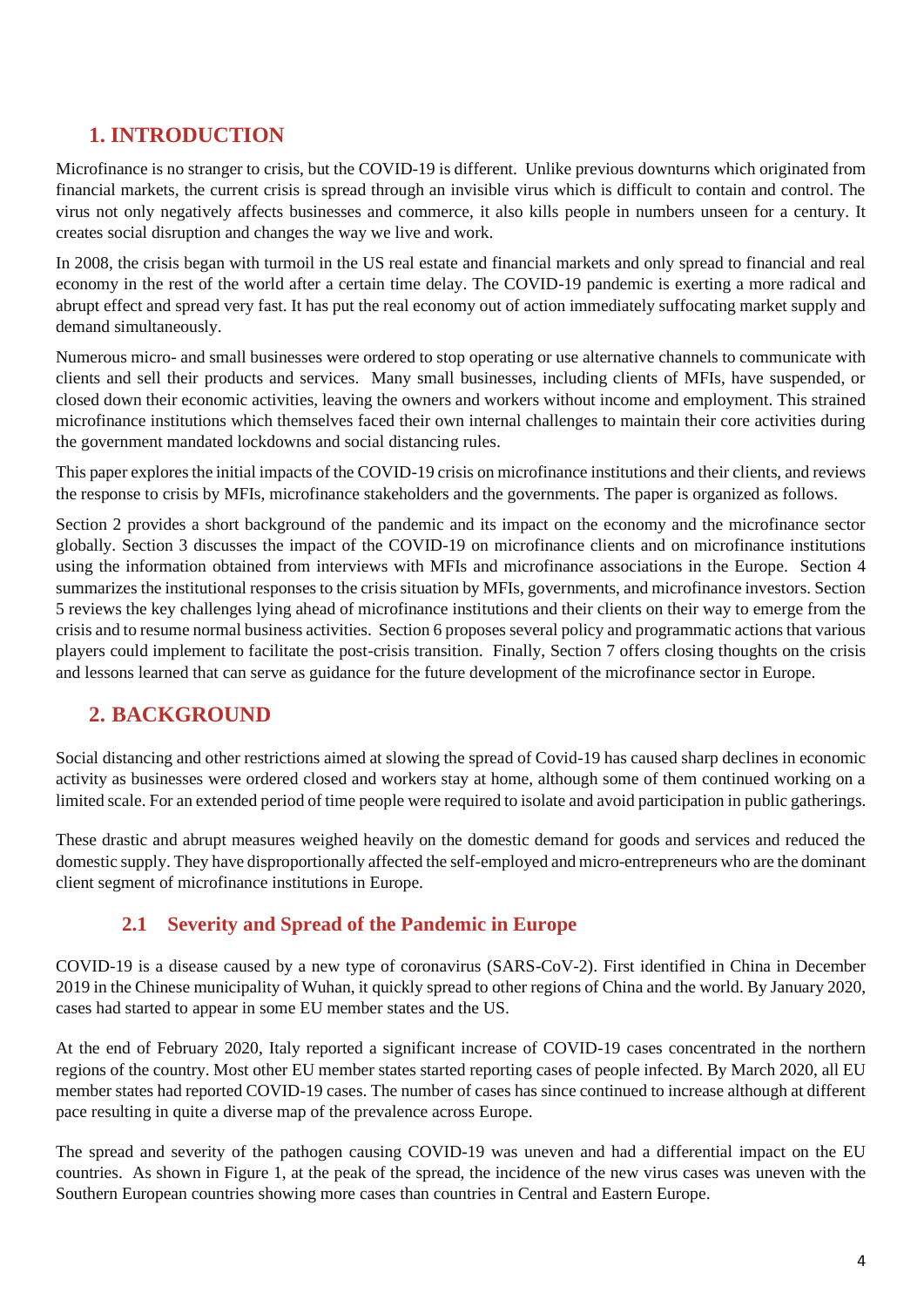**Figure 1: Incidence of reported COVID-19 cases /100 000 population in the EU/EEA countries and the UK from January 1 to April 7, 2020.** 



Source: https://www.ecdc.europa.eu/sites/default/files/documents/covid-19-rapid-risk-assessment-coronavirus-disease-2019-eighth-update-8 april-2020.pdf

This uneven spread of the virus has implications for the type and speed of the post-COVID recovery for the microfinance institutions and their clients in Europe.

## **2.2 COVID-19 and Microfinance: A Global Perspective**

While the current crisis has left no microfinance institution (MFI) or region of the world indifferent, European MFIs have fared much better in comparison with MFIs in others parts of the world .

The COVID-19 crisis caused numerous challenges for MFIs: difficulties in disbursements, collection of reimbursements and meeting with clients face-to-face, and reorganizing internal systems and flow of work. Consequently, portfolio performance deteriorated for many MFIs although at different rates in different parts of the world.

Since the spread of the COVID virus was uneven throughout the world, it is not surprising that there are significant differences the crisis has had on MFIs in different regions. The impact depends not only on the location of MFIs in relation to the COVID prevalence, but also on the types of services that MFIs provide and their internal operational systems.

MFIs that collect savings and depend on deposits for making loans, for example depositing taking institutions in certain regions of the Sub-Saharan Africa, were deeply impacted but it has not been the case in Europe where MFs are not allowed to take deposits. MFIs that rely on digital technologies were able to pivot towards new ways of communicating with clients and making loans virtually. Others which rely more on the traditional methods of personal relations and physical contract with clients were severely affected by the mobility restrictions due to the pandemic. This was the case for many MFIs in Latin and Central America, Central Asia, and the MENA region but to a much lesser degree for MFIs in South East Asia or Sub-Saharan Africa .

There are also regional differences in the portfolio at risk (PAR). Only 17% of MFIs in Central Asia, Europe, and LAC experienced doubling their PAR 30 during the pandemic while this is the case for 41% of MFIs in Sub-Saharan Africa, 27% of those in South Asia and 33% of those in MENA. Regardless of these differences, the majority of MFIs reports deterioration of their loan portfolio quality. However, it must be noted that these results are immediate short-term impacts on the portfolios and not all impacts are fully visible in the risk measures. It is still difficult to assess the longterms impact of the COVID crisis on the MFI loan portfolios.

Not all MFIs signal a need for additional funding during the crisis as Europe and Central Asia (ECA) region where 57% of MFIs report having no additional needs, and 22% state that their funding needs have decreased. The need for liquidity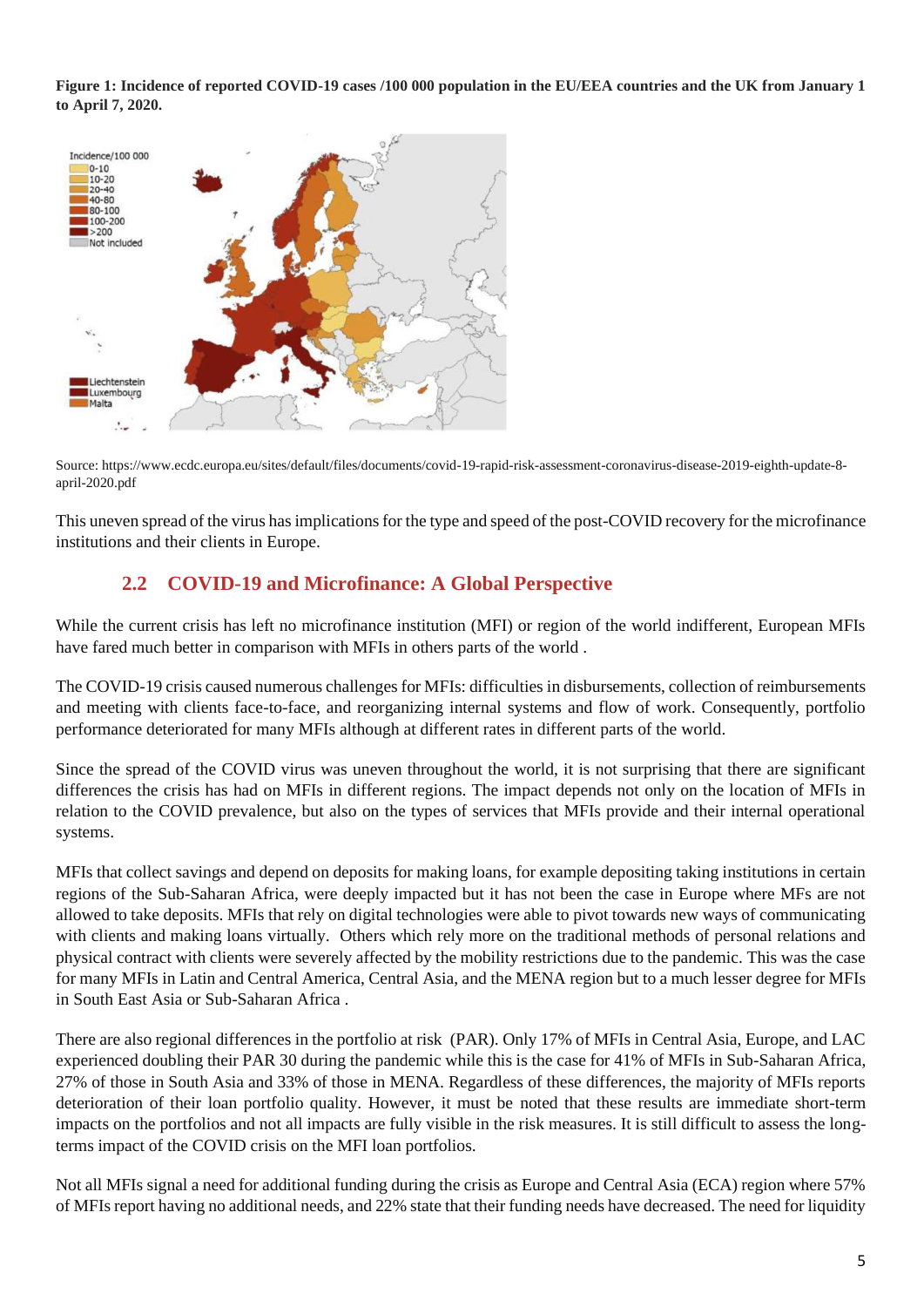is markedly different in other regions. about 30% of the institutions in the MENA, SSA and LAC regions have funding needs that are between 20% and 50% higher than what had projected before the COVID crisis.

Regardless of the severity and prevalence of the pandemic, MFIs have taken active measures to face the crisis. MFIs have made various adjustments to their internal operations, risk management and client interface. Many MFIs have implemented their business continuity strategies, crisis management and monitoring committees, and negotiated with investors and other stakeholders .

Despite the challenges and difficulties resulting from the crisis, there are some potentially positive outcomes for the microfinance sector. Out of necessity many MFIs accelerated digital transformations to be able to operate in the new environment which allowed them to transition to the new virtual world and become competitive in relation to fintechs. Many MFIs were also forced to seek new markets and development new products. This will contribute to greater flexibility and resilience of MFIs in the future.

## **2.3 Emerging from the Crisis in Europe**

MFIs emerge from the crisis at different pace according the national rules and policies. Return to the pre-COVID situation and the longer-term growth of the microfinance sector depends on the extent of damage that the crisis has inflicted on MFIs and the type of economic activities of borrowers that MFIs support. If microfinance clients are engaged in sectors which are most severely affected by the crisis, such as retail, transportation, accommodation and food services and arts and recreation, they may face permanent loss to their activities which will negatively impact the loan portfolios of MFIs. Also, tourism-dependent economies such as Cyprus, Greece or Montenegro may see longer time to recovery than countries with more diversified economic activities.

In general, European MFIs are in a relatively good position to exit social distancing restrictions and return to normal ways of doing business. At the same time, individual country circumstances vary significantly and there is still risk of the virus making its come back which could reverse the gains already achieved and set the clock back on the long-term recovery.

## **3. IMPACT OF THE PANDEMIC ON CLIENTS AND MICROFINANCE INSTITUTIONS**

While it is fair to say that the COVID-19 crisis spared no one, the impact of the pandemic has been unevenly distributed across clients and institutions, and to some degree, not all impacts are negative.

## **3.1 Microfinance Clients**

In general, most if not all clients of MFIs have been impacted by the COVID crisis, directly or indirectly. The direct impacts were due to the mandatory or self-imposed closures of business activities or own decisions to temporarily discontinue their businesses for personal reasons such as health risks or family situation. The indirect impacts include the consequences of the mandatory closures due to the COVID pandemic which caused the disruption of the supply chains and decreased the demand for certain products and services offered by the microfinance clients.

#### **Impact on Business Continuity**

Most businesses had to change their way of working during a state of emergency, even those which were declared essential business activities needed to adjust to the new physical distancing procedures and increased sanitary requirements.

Many businesses suspended their activities during the state of emergency, and the service sector (in particular street vendors, restaurants, hairdressing, beauty salons) was the most affected. Shops, market trading activities, personal transport, and construction were among the segments that were first in line to close or substantially reduce the scope of their activities. Of those which did not have to close down their activities, the majority were in agriculture where the direct immediate impact was less pronounced but this may be only a temporary phenomenon due to the nature of agriculture and the time lag between production and market sales.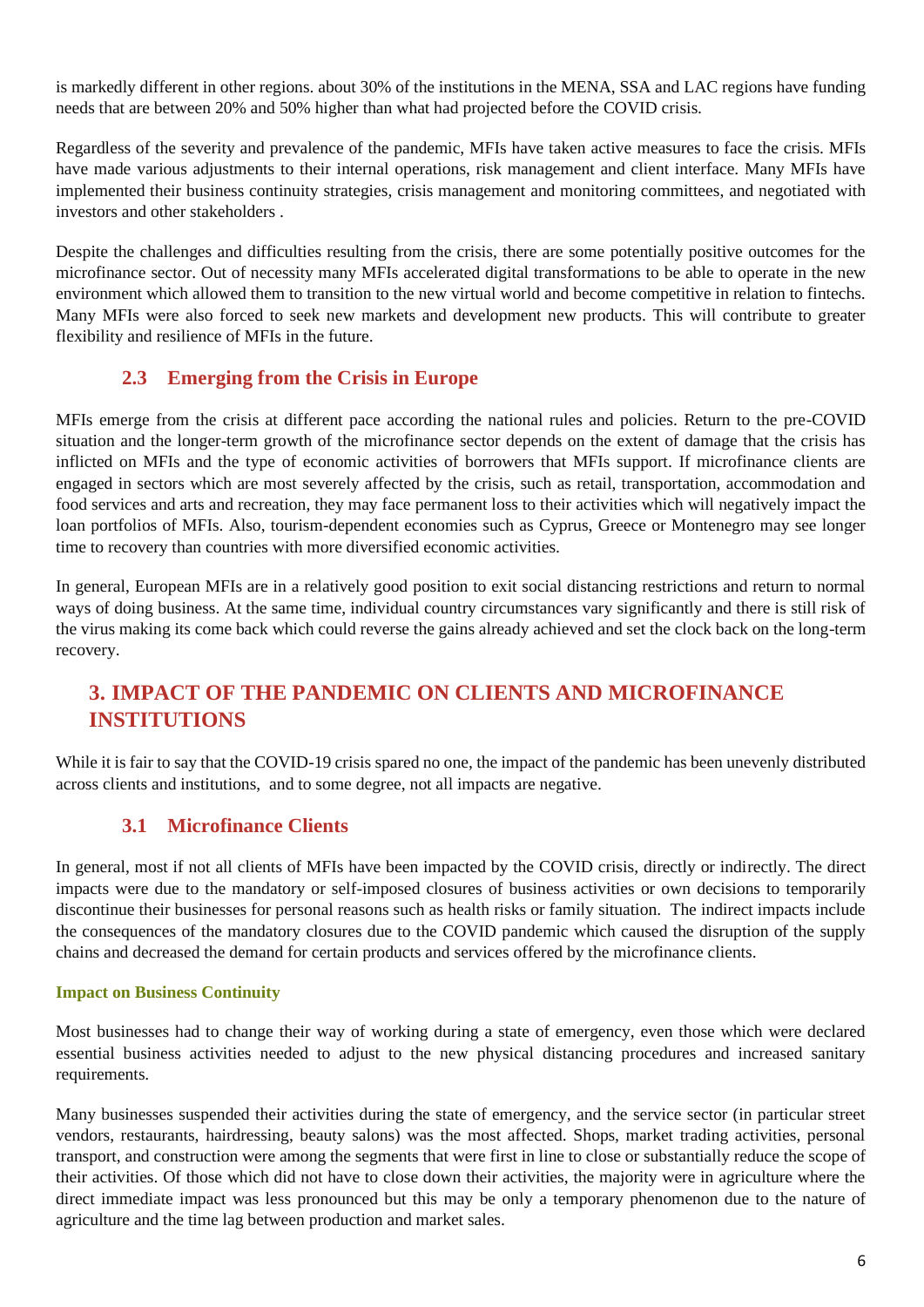Businesses which could easily pivot to new channels of marketing and sales, for example to online selling, suffered fewer closures but they experienced more internal changes to adjust to the new ways of doing business. Those businesses which were either unable to move to new ways of doing business compatible with social distancing rules or activities which cannot be altered, for example personal services like hairdressing or cleaning, suffered more, and the percentage of permanent closures among them appear to be higher.

Businesses that have multiple activities in general fared better than single-activity enterprises because not all business lines had to discontinue or slow down at the same time or at the same rate.

Finally, there is a substantial percentage of entrepreneurs and business owners, for some MFIs reaching 20% of their client base, who suspended their activities voluntarily for fear of the getting infected or because of their personal situations.

It is also interesting to note that although the situation may be difficult and in some cases the chances of restarting a business or returning to the pro-COVID levels of sales may be small, the number of actual permanent closes among the microfinance clients is very small. The majority of businesses and entrepreneurs remain optimistic about their ability to rebound and continue although the way of operating will likely to be different.

#### **Impact on Business Performance**

In general, only a small percentage of MFI clients did not experience a decrease in sales or turnover, and only a small percentage declared an increase in sales.

For the most of micro- and small businesses revenue from sales has reduced substantially, although clients in certain sectors such as nursing homes, construction, industrial production, information technology, manufacturing, and homebased craft production experienced a smaller decrease in sales revenue.

To survive the majority of MFI clients used economic assistance measures adopted by the national governments, if such were available but often these measures were limited in scope and duration, and often the self-employed and small entrepreneurs did not meet the requirements which were developed mostly for larger enterprises. Even when assistance may have been available, many clients did not have enough information and clarity how to access the potentially available programs.

#### **Impact on Employees and Salaries**

Most MFI clients do not have paid employees beyond the owner, and if they have employee they are mostly family members.

Those who have employees have sent their employees on paid leaves or organized their work from home, especially when they were able to use a government salary support programs to be able to continue paying salaries. Still one-third of clients had to reduce the salary of employees to be able to keep them employed.

Most of those who plan to use government measures plan to use tax and deferral of social contributions in combination with other measures such as direct salary assistance or a moratorium on loan repayment. Only a small number plan to rely solely on tax relief methods proposed by the government.

#### **Impact on the Future Outlook**

Most clients expect that when the state of emergency is lifted, their businesses will return to the situation from before the pandemic, although this conviction is not unconditional. Many clients' outlook is based on the ability of the economy to stabilize and the governments to provide support during the transition period. There is also a belief that the recovery may be long and slow. The more pessimistic outlook on the future recovery is among urban entrepreneurs who have been affected more than the rural ones.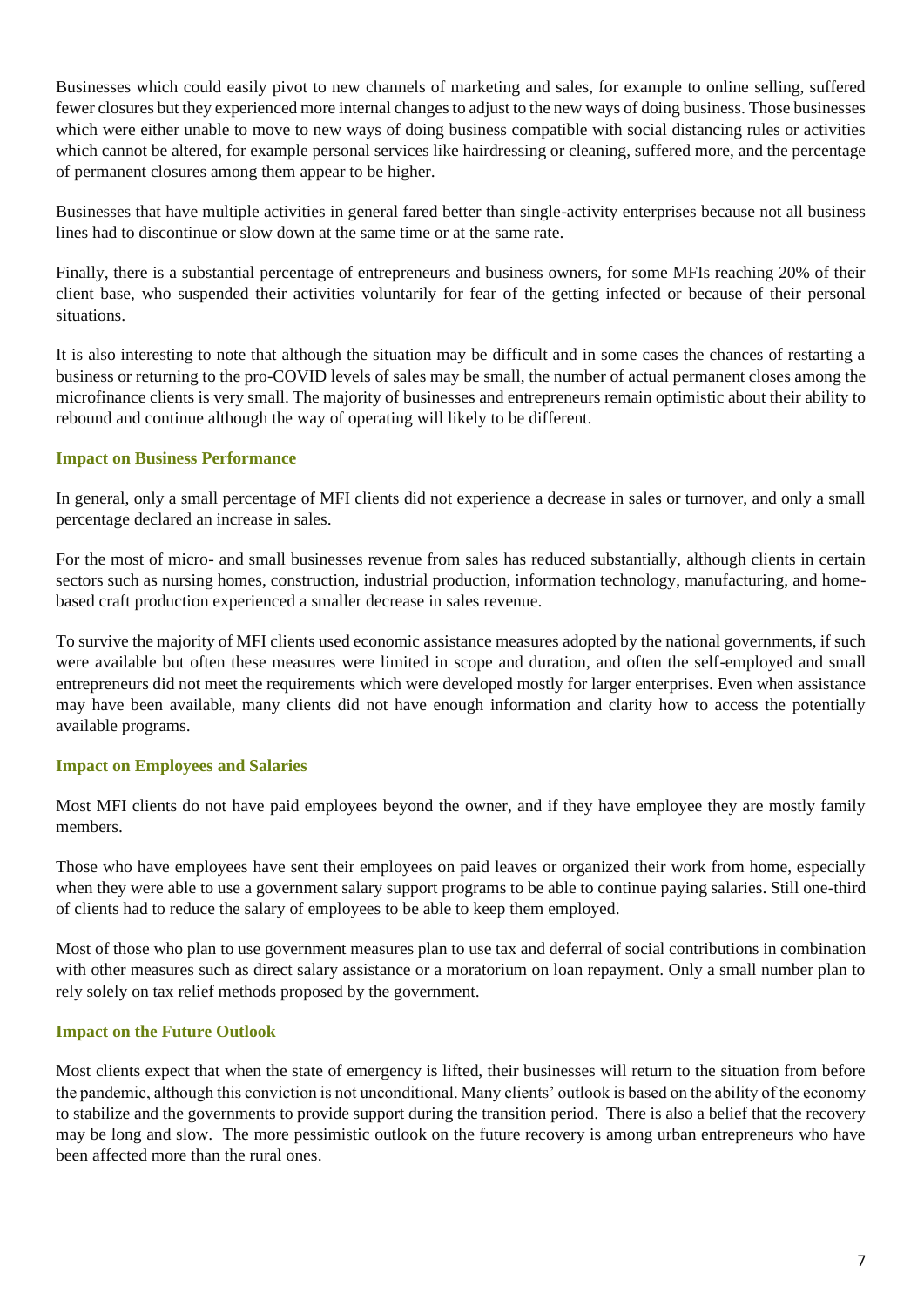Still quite a large number of respondents are not sure about their future: they need to see what happens after the state of emergency is over. They cannot assess their ability to restart their businesses and cannot predict what type of assistance would be more effective for them.

It is interesting to note too that almost a quarter of clients indicate that they may not be borrowing money at all in the near future due to the economic uncertainty and the losses incurred during the current crisis.

#### **Winners and Losers**

Although every client and every business has been affected by the crisis, some were more on the winning side than the losing side.

The biggest winners during the pandemic are clients who were:

- Not mandated to close their businesses and who could continue operating their activities.
- Located in the rural areas and depended on retail outlets for selling.
- Able switch to online selling and marketing.
- Able to take advantage of support programs during the pandemic.

The biggest losers during the pandemic are clients who were:

- Forced to close down their business activities and were not offered any financial compensation or support.
- Operating in the services sector, with those providing personal services suffering more closures and loss of business revenue.
- Not prepared to or not able digitalize their operations and use online channels to promote and sell their products.
- Early stage businesses which did not have time to establish themselves on the market and reach a stage of a positive cash flow.

## **3.2 Impact on MFIs**

The impact of the pandemic on the microfinance institutions has been moderate and in general most MFIs managed to adjust quickly to the new situation. So far none of the MFIs has suffered major losses that would force them to go out of business or put them on the brink of insolvency. This demonstrates the readiness of MFIs for dealing with a crisis situation and the resilience of their internal operational and governance structures.

#### **Portfolio Performance**

Unlike MFIs in other parts of the world which suffered substantial deterioration of portfolio quality, the European MFIs in general have been able to maintain their risk levels, and even improve them in relation to the pre-pandemic period.

MFIs in countries like Macedonia and Bosnia and Herzegovina have remained stable and their portfolios showed excellent performance. In other countries MFIs experienced an increase in PAR, in some case even doubling the PAR30 during the pandemic but this increase was from a low beginning PAR number, for example from 2.1% to 4.4% as reported by one organization.

Significantly higher PAR30 results are recorded by some of the Western European MFIs, but again, these higher numbers reflect the nature of lending by these organizations which focus on start-ups and early stage businesses whose ability to survive during the crisis are much lower than that of more established enterprises. In summary, PAR30 statistics reported by MFIs are not alarming and do not paint a picture of a major deterioration of the quality of their portfolios.

However, this initial conclusion needs to be qualified at least in two ways.

First, many regulators allowed rescheduling of loans under the pandemic relief programs and allowed to include these rescheduled loans as part of the regular portfolio, effectively treating them as performing loans. This however these loans may not be performing, therefore the available statistics on PAR provided by MFIs, although accurate and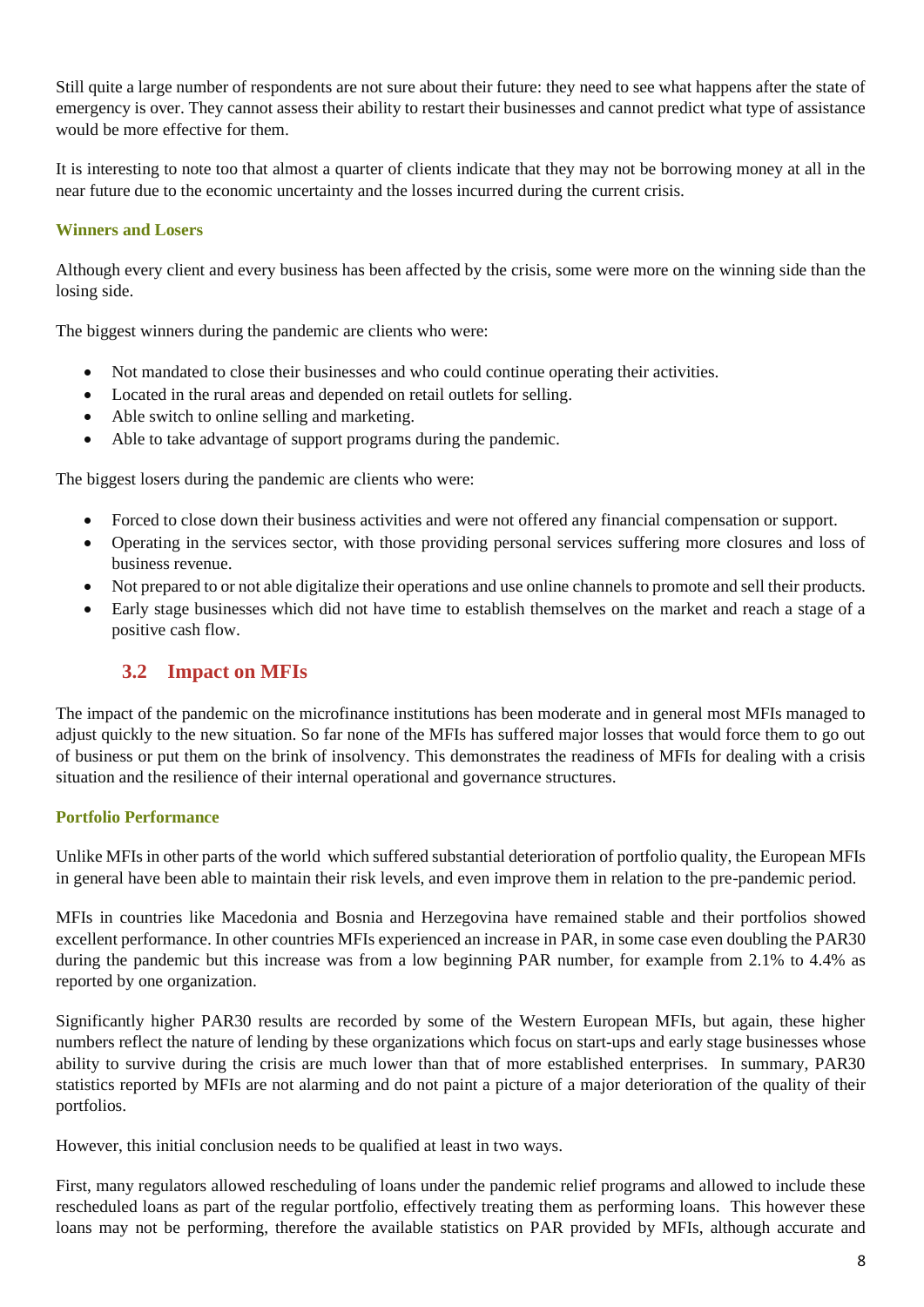correctly calculated according to the regulatory requirements, may not reflect the true quality of their portfolios. The true quality of the portfolio will only be known after the moratoria expire which will take place in most cases by the end of the year.

Second, it is still too early to assess the full impact of the pandemic on the financial situation of the borrowers. Many borrowers were able to take advantage of various support measures proposed by the governments and the MFIs themselves, and were able to meet their financial commitments and keep paying off their loans. This may change when such support measures are no longer available in the near future.

#### **Demand for Credit**

Not surprising, the demand for loans in general has decreased, especially at the beginning of the pandemic when the situation was quite unclear about the future and there was little appetite on the part of the clients to draw more credit. The situation however varies from MFI to MFI and country to country. Some MFIs have experienced a significant decrease in loan applications during the pandemic period, and they do not see a reversal of that trends. The loan disbursement of new loans decreased substantially by 60% and more for some MFIs in comparison with the prepandemic period and similar time period the previous year.

Yet the majority of MFIs see an increase in demand for new loans, especially in the month of June and July when the economies started to re-open and there was more clarity about the market demand and business opportunities. However, this new demand is different from the demand in the past. Loans that are requested are for smaller amounts and they are predominantly for working capital purposes to cover the current operating costs. Few loans are sought for investment and business expansion, which is consistent with the continued uncertainty of the current situation and the business outlook for the near future. However, since banks have reduced lending, MFIs may be able to capture a new segment of small businesses funded until recently by banks.

#### **Credit Rationing**

Weaker demand by clients for new loans is also coupled in some instances by intentional credit rationing by MFIs due at to three reasons.

Some MFIs found themselves to be liquidity constrained and had to limit the disbursement of loans requested to match their ability to fund the new loans. Even if the MFIs had sufficient liquidity to fund new loans, some have introduced limits on disbursements to lower the credit risk during the uncertain times. In addition, most MFIs adjusted their risk assessment policies and procedures which led to more stringent credit assessment and an exclusion of certain business activities that may be considered high risk from the point of view the pandemic impact.

#### **Product Offer**

In general MFIs did not change their product offer although they may have adjusted some of their features and eligibility criteria, for example by offering interest free periods for the first three months of the loan. Some MFIs introduced new products that were specifically designed for and motivated by the current crisis. These were mostly short-term liquidity products to help the clients overcome short-term cash shortages and short-term business needs. This was the case when the national governments and development agencies introduced special emergency lending programs for small businesses during the pandemic. In some cases MFIs were eligible for funding from such programs.

#### **Working with Clients**

Communication and interaction with clients changed dramatically during the pandemic. The inability to make site visits for due diligence and monitoring created a need to open up new channels of digital communication which have been used by most MFIs to some degree already and have now been expanded. MFIs started to use various ways of communication with clients such as Skype, Zoom, WhatsApp or Viber, and made the loan application possible online or via mobile phones.

They also adjusted certain procedures and requirements to match the current situation, for example substituting physical documents by electronic documents when it is practical and allowed . It is still difficult to say for who the change of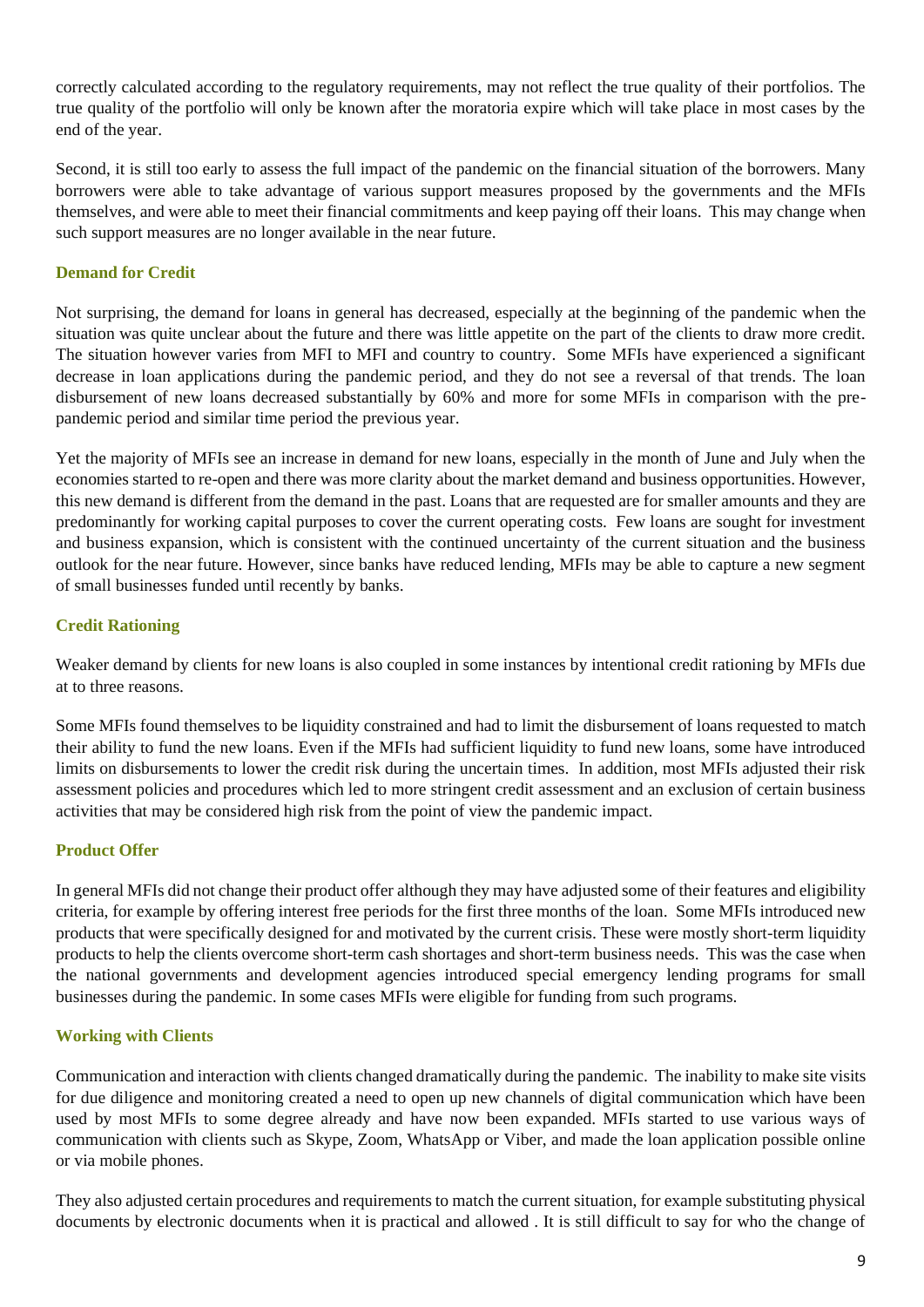communication has been more difficult. MFIs had to make numerous internal changes in their business processes, but clients had also to learn to communicate using new tools. Although most people have mobile phones, we cannot assume that every client will know how to deliver the required documents in the digital form or be able to sign the loan documents electronically.

#### **Risk Management**

Most MFIs decided to adjust and modify their risk management to take into account the new risk related to the exposure to COVID-19. Changes included the use of time- and risk-adjusted cash flow projections (such as discounted cash flows), decrease of the maximum loan amounts, and adjustments related to new laws regulating business activities, such as restaurants, tourist businesses, etc. The new risk policies may also exclude certain types of business activities in general or reduce the share of certain business activities in the overall loan portfolio.

Some MFIs decided not to change the risk management policies until the crisis is over to be able to take full account of the new economic situation.

#### **Internal Operations**

Like other businesses, MFIs were subject to the lockdowns and social distancing regulations which have substantially impacted the internal work arrangements of microfinance institutions. MFIs have instituted work from home and work in smaller teams taking turns in the office, all of which required major change in the workflows and communication channels. There are examples of MFIs which decided to close down their regular office and moved to a co-working space for meetings, and relying mostly on work from home.

Work from home and virtual collaboration was particularly difficult for loan officers who are accustomed to being in the field and having direct personal contact with clients. Those MFIs which continued to work out of their offices had to accommodate the requirements of social distancing and invest in protective materials like masks, disinfectants, and other precautionary methods.

Another change that MFIs had to introduce was to create online loan applications and arrange for online payment systems that would allow clients to apply for loans and make payment using online and digital methods. At this point all MFIs offer online loan application solutions and payment systems although there is still a lot of work to be done in this respect. For some MFIs who introduced online systems before the crisis in parallel to the traditional loan application process saw an increase in the use of the digital applications during the pandemic.

#### **Financial Management**

The financial position of the majority of MFIs in Europe remained satisfactory, and only a few MFIs signaled problems with liquidity which was one of the major initial concerns of MFIs. Most MFIs started the year with a solid liquidity cushion and did not experience liquidity shortages. At the same time, lower demand for credit also eased the pressure on liquidity.

Some MFIs which ran into liquidity shortages had difficulty to receive funding under already negotiated and signed contracts with the investors which were reluctant to disburse cash during the pandemic. At the same time some microfinance investors had developed a special liquidity product for MFIs which provided short-term cash relief for the microfinance institutions.

#### **Cost Reduction**

Several MFIs indicated that they were forced to reduce their operational costs to be able to survive the crisis and to be in good financial standing. The costs cuts included elimination certain expenses such as training and professional development, lowering salary levels, furloughing, or laying off staff and postponing making certain investments till after the pandemic.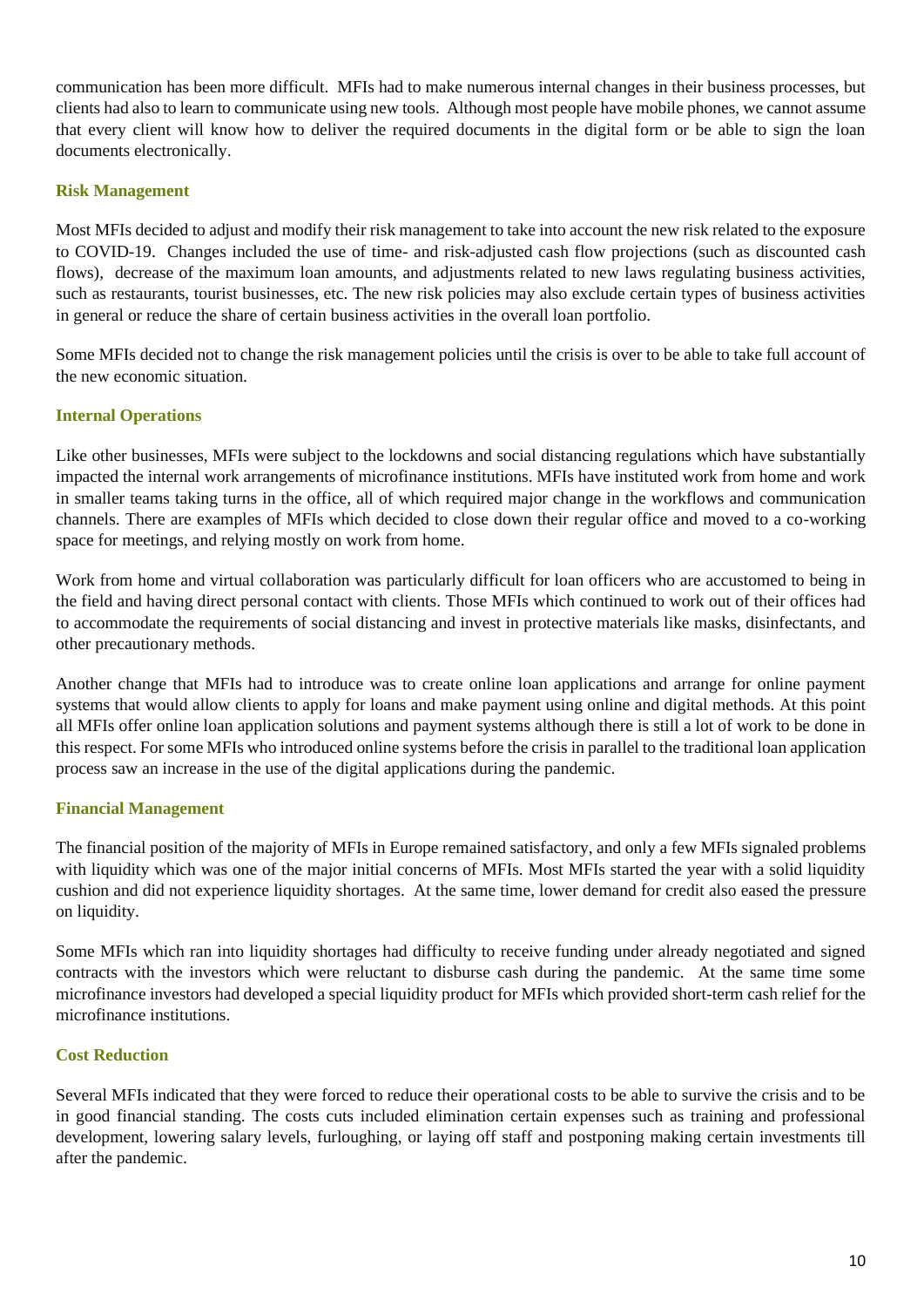#### **Impact on the Future Operations**

The current pandemic has also impacted the outlook for the MFIs' future. MFIs are under pressure to get to normal which by all appearances will not be what it used to be. The changes made under the pressure of the pandemic are likely to remain in place and MFIs' activities will continue to be more digital and impersonal than before. In that respect, the pandemic has shaped the future of credit delivery and accelerated the digital transformation processes.

#### **Winners and Losers**

Although MFIs in Europe are emerging from the COVID crisis in relatively good shape, some have done better than others.

The biggest winners during the pandemic are MFIs which:

- Are larger and better established and have supportive stakeholders.
- Entered the pandemic with a comfortable liquidity cushion.
- Have completed their digital transformation and were able to use digital tools for internal operations and external communication with clients.
- Have a healthy expose to sectors which are less affected by the COVID-19 pandemic.
- Have operated in an environment with strong government support for micro- and small businesses.

The biggest losers during the pandemic are MFIs which:

- Are smaller and less established.
- Operate on a narrow or risky market segment such as business startups or services.
- Did not use digital solutions and did not manage to switch to online and virtual communication.
- Had weaker liquidity position and were not able to negotiate additional funding in the short time.
- Operate in an environment with limited government support for micro- and small enterprises.

## **4. INSTITUTIONAL RESPONSES TO THE CRISIS**

Institutions and agencies on all levels reacted to the emerging health crisis offering various support mechanisms within their area of competence and authority.

#### **4.1 Microfinance Institutions**

Although the context and environment within which MFIs operate varies, the response of MFIs to the COVID-19 crisis appears to be quite similar. While not all of the approaches and instruments were used by each MFIs, the following are the most common responses implemented by the MFIs.

#### **Internal Operations**

MFIs had to adapt their internal operations to new circumstances. Some of the measures that we applied include the following:

- Implementation of a business continuity plan: these often ignored and forgotten procedures found their use during the crisis to adjust the organization to the new conditions and reassign responsibilities differently that during normal operations.
- Virtual work arrangements: all MFIs moved to virtual work by mandating staff to work from home and use technology to communicate and collaborate. Even with the easing of restrictions on movement and social distancing, most MFIs continue to work in a virtual way although some declare to slowly return to the personal face-to-face contacts with clients.
- Office safety procedures: new health safety procedures were implemented by all MFIs, which included rules on social distancing, hygiene, and collaboration.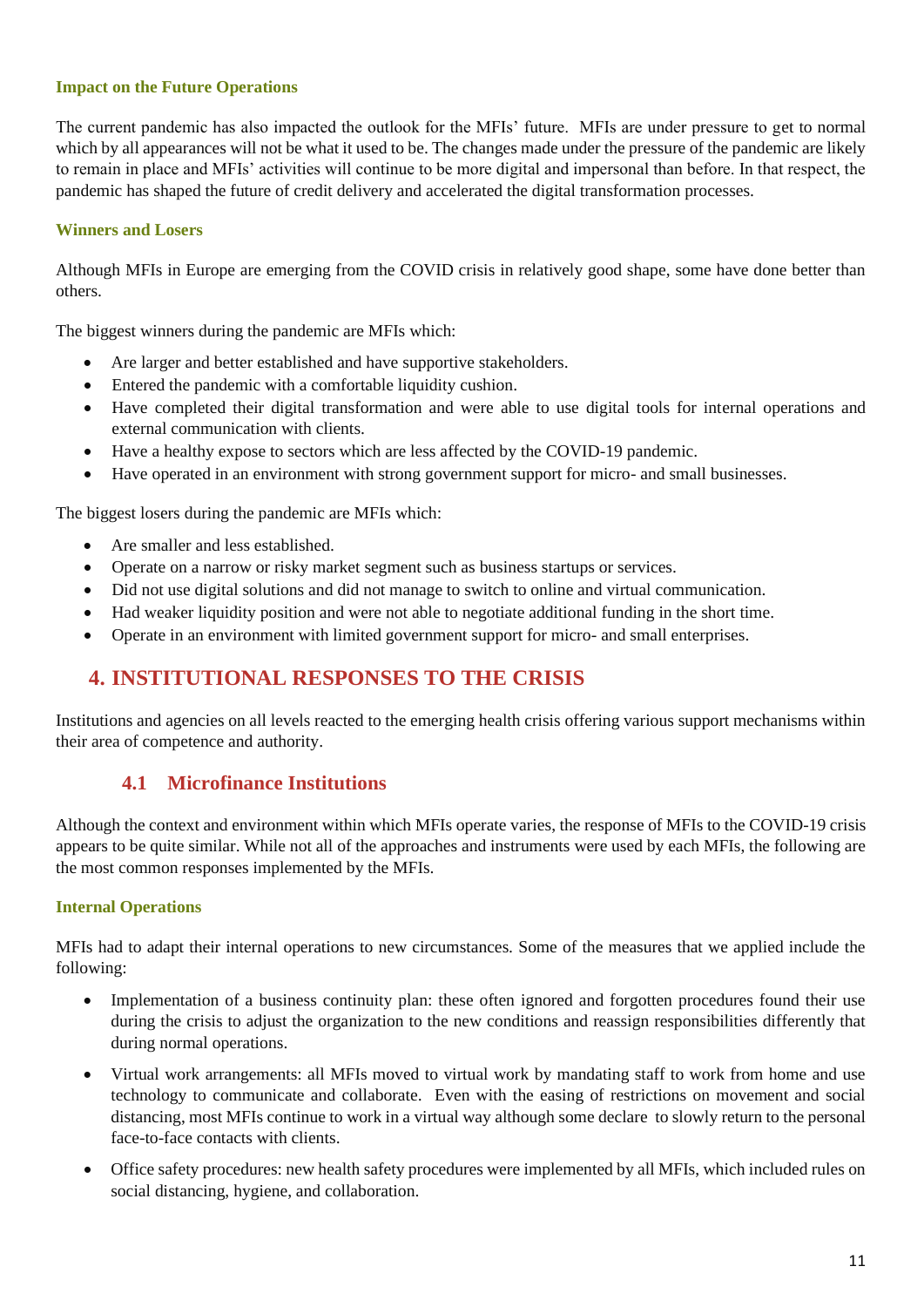#### **Lending Process**

New lending slowed down during the crisis, both because clients demanded less credit and because MFIs constrained the credit supply due to the emerging and still little understood risks. Yet some new loans were made, and old loans had to be managed on a continuous basis which challenged many MFIs to change their lending procedures and cash management systems. The following are the most common adjustments done by MFIs in respect to lending:

- Online loan applications and loan approvals: most MFIs had online application options, but the crisis eliminated any possibility of submitting a loan application other than in electronic form. The crisis has forced the institutions and the clients to use the online and mobile system which were in place but not sufficiently used.
- Digital disbursements and collections: those MFIs which still disbursed cash and accepted cash repayment of loans had to quickly develop online options using banks, mobile phones or credit and debit cards.
- Distance monitoring: since the face-to-face and onsite monitoring was not possible, MFIs turned to technology to monitor clients and their ability to repay the loans. Various options were used: Skype, Zoom, WhatsApp, Viber, and other communication platforms, relying mostly on mobile phones as most clients have mobile phone with video capabilities.

#### **Debt Restructuring and Emergency Lending**

Debt rescheduling was the most common reaction of MFIs during the initial months of the COVID crisis, followed by introducing new options of emergency loans. The following options were reported by the majority of the MFIs:

- Loan rescheduling and internal moratorium on loans: while practically all MFIs introduced some form of moratorium on loan repayment and loan rescheduling, there were differences as to how it was executed. Some MFIs offered loan rescheduling to all clients (which was fairly rare), the majority took a more limited approach offering loan moratoria on a case-by-case basis and only to those who requested rescheduling and made a case for it. Most rescheduling was on a month-to-month basis leaving the MFIs with an option to request loan repayments as soon as the clients were resuming their business activities.
- Implementation of external loan moratoriums: In addition, or in parallel to potential internal rescheduling, MFIs implemented mandatory loan moratoria if such were introduced by the government and/or regulators.
- Post crisis loan products: While the majority of MFIs curbed substantially limited the amounts of new lending, some MFIs introduced emergency loan products in an effort to support their clients with liquidity during the crisis. The demand for such new products turned out to be modest as the borrowers may not be willing to take additional burden during the uncertain times.

#### **Client Communication**

Personal relationships and onsite interaction with clients - the hallmark of microfinance that separated MFIs from fintechs - have been dealt a major blow during the crisis. The communication may have remained personal and intimate, but it had to be changed to virtual channels using technology. Most MFIs used the following two approaches:

- Loan officer contacts: loan officers contacted their clients to assess their situation during the crisis. In most cases all clients were contacted at least once, and often the loan officers maintained regular contact with their clients throughout the crisis period.
- Client surveys: some MFIs administered client surveys to learn about their challenges and to better gauge the scale of the problems faced by clients.

#### **Support for Clients and Their Businesses**

Many MFIs, even those that did not provide business support and development services to their borrowers, started to deliver webinars and trainings on business topics. Some MFIs that offer mentoring and coaching services also provided training and support to their coaches to help them move to provide the support services virtually. Although it was not applied uniformly, many MFIs provided the relevant information on funding opportunities and other support programs offered by the national and local governments to make sure that clients take advantage of such assistance. However, beyond providing information MFIs did not offer assistance to their clients on how to apply for such programs.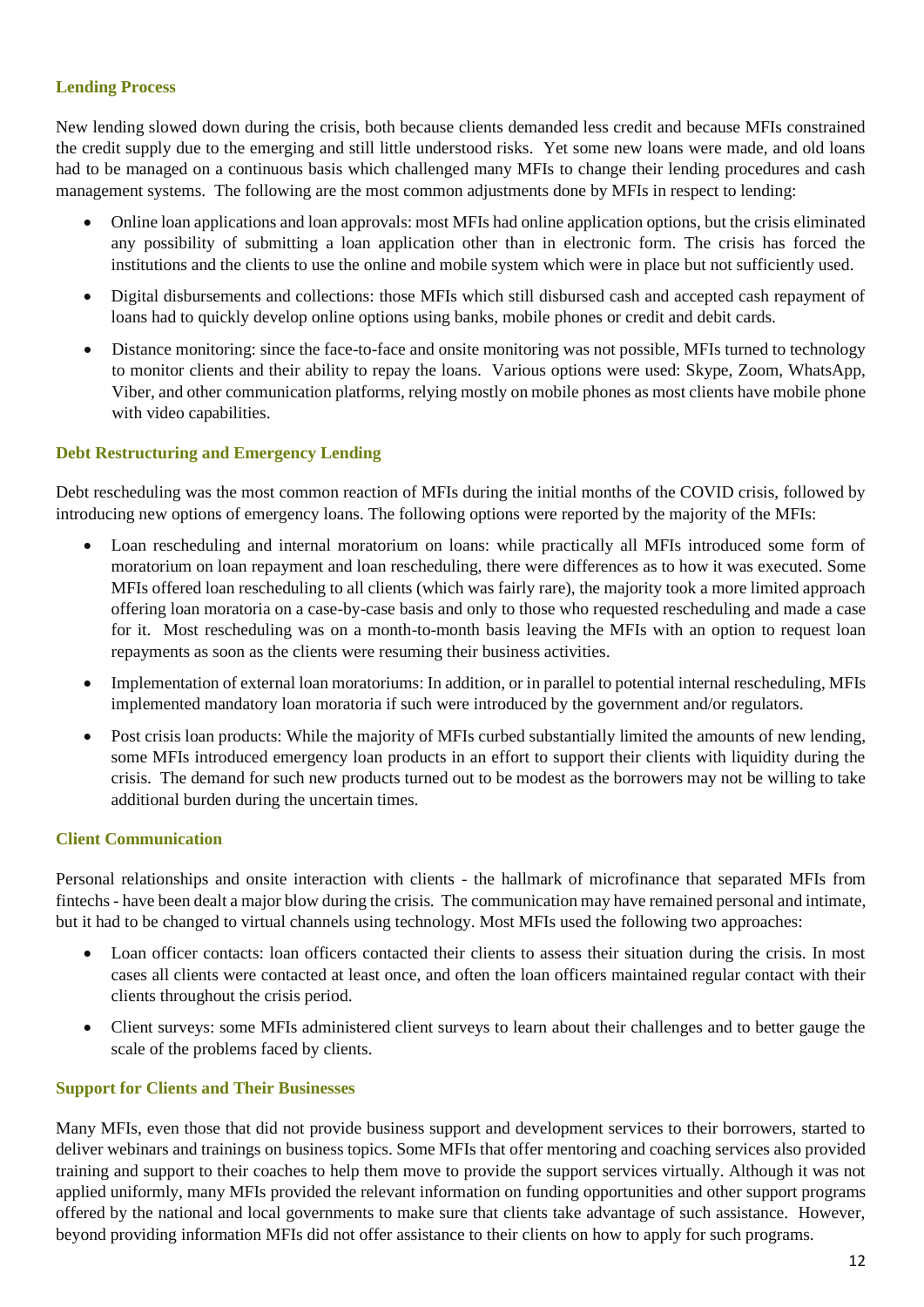#### **Risk Management**

Almost all MFI have introduced changes in their risk assessment of borrowers although not all changes were yet introduced as official policies and procedures. The changes mostly relate to the exposure of a business to potential risks created by the pandemic such as the potential consequences of social distancing on the ability to operate a business, or the location of a business. These temporary measures will be included in the regular policies and procedures when these risks are better understood and can be quantified.

#### **Liquidity Management**

Despite the initial fears, only a few MFIs reported having liquidity problems in which case the MFIs had to reduce, if not completely suspend, lending and reduce expenses in the short run. As mentioned earlier, some MFIs were able to receive funding from their lenders and investors under the existing contracts, others had to enter into tough negotiations to receive funding. Larger MFIs were able to obtain cash loans from local banks to cover their cash shortages to pay salaries and other current expenses. Those MFIs which were not able to access the needed cash had to introduce more drastic measures like reducing staff salaries or even laying off staff. However, most MFIs entered the crisis in relatively strong liquidity positions which helped them survive the crisis without major negative consequences.

#### **Other Measures**

In addition to the above mentioned most common responses to the COVID crisis, each MFIs had used other measures which were needed in a particular country context and the specific requirements of the local authorities. In some cases, MFIs independently or through their national associations, drafted letters to their governments and advocated for support their own institutions and their clients.

#### **4.2 Microfinance Investors**

The response of the microfinance investors seems to be mixed, from those which took a conservative approach restricting lending to MFIs to those lenders which offered additional financial assistance and other support during the pandemic.

Some of the supportive measures undertaken by the microfinance lenders and investors include the following:

- Continuation of lending to MFIs and honoring prior lending agreements: although not common, some investors chose to respect the outstanding commitments to MFIs although not without additional due diligence and scrutiny.
- Debt rescheduling for MFIs: in several cases microfinance lenders and investors have been open to renegotiate repayment of debt by MFIs due because of the COVID crisis. For those MFIs which could not meet the repayments on time, the investors agreed to suspend late payment penalties and reschedule the debt for later date.
- A few investors organized technical assistance to clients of MFIs in which they have invested to strengthen their capacity to survive and repay loans to MFIs.
- Some investors joined forced and agreed among themselves to coordinate the periodic communication with the MFIs and to receive report in a unified format so as not to burden the MFIs with additional reporting work.

## **4.3 Regulators**

Central banks and regulators in many jurisdictions instituted temporary lending and risk management measures to adjust the lending procedures to the extraordinary conditions during the pandemic. Such measures include the following actions:

• Temporary moratoria on loan repayment: several central banks issues temporary rules allowing the borrowers to suspend loan repayments for a certain period of time during the pandemic. In most cases, these moratoria were an option that a borrower could exercise at their discretion, and MFIs made efforts to communicate this option to their clients. Some countries introduced moratoria on bank loan repayment but not on MFIs. While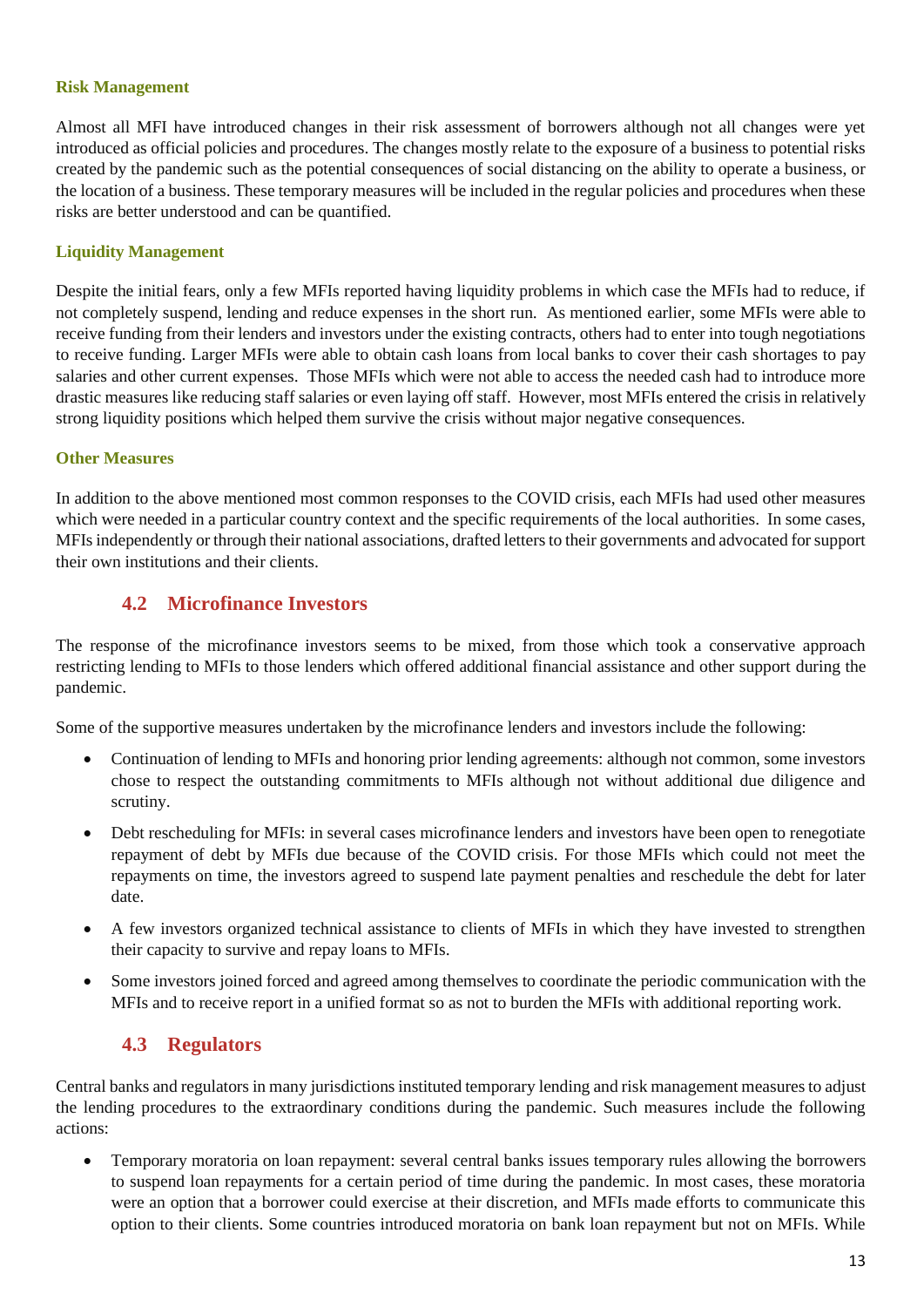the moratoria provided the needed temporary relief, for MFIs they have had adverse effects as relaxed repayment discipline may lower the overall quality of portfolios.

- New rules for risk management and loan risk classification: regulators in some jurisdictions allowed banks and microfinance institutions to change the classification of loans late on repayment due to the COVID and treat them as a separate category of loans. This has allowed the MFIs to disaggregate the portfolio performance into two categories (directly affected by the crisis and not directly affected) and do not count the rescheduled loans as part of their PAR calculation.
- Different treatment of COVID-rescheduled loans in the credit registries some regulators allowed the loans rescheduled due to the COVID crisis not to be recorded by the credit bureaus as impaired loans. This allowed the clients to maintain their credit score and access funding in the future.

## **4.4 Governments**

Governments in each country have undertaken various measures to protect the population from spread the virus and create safe conditions for living and working. At the same time, governments offered financial support and relief to support businesses to continue operating. The most frequent government measures include the following:

- Tax postponement: this measure was introduced practically by all governments allowing entrepreneurs to defer their tax payment and social security contributions till a later date, sometimes even till next year. These measures were optional and gave the MFI clients a choice to pay now or later.
- Salary support for employees: some countries provided temporary salary support for workers by providing the employers with partial payment for salaries, however this had a limited impact on MFI clients as they typically do not have many employees.
- Unemployment benefits: such benefits were made available by some countries for employees who were made redundant or furloughed, however this measure was not very useful for MFIs and their borrowers.

## **5. KEY CHALLENGES TO EMERGING FROM THE PANDEMIC CRISIS**

As we approach the end of the summer 2020, the pandemic is slowly easing its grip on the economy although some countries witness a new increase in the COVID cases indicating that the crisis not over. National governments are opening up economic activities with various degrees of restrictions and limitations in an effort to return to "normality", although it is still difficult to say what "normality" means. For some clients and MFIs, it may mean going back to the pre-COVID situation and for others it may be adjusting to the new post-COVID reality. Whichever it may be, there are many challenges lying ahead of microfinance institutions and their clients.

## **5.1 Microfinance Clients**

The challenges facing microfinance clients revolve their ability to restart their business activities and repay loans and other financial obligations accumulated during the pandemic. Here are some of the key challenges for the entrepreneurs are likely to meet:

- Financial challenges
	- o Paying loans to MFIs and other lenders: MFIs offered loan rescheduling on their own or by the decree of the regulators, but there was no debt forgiveness program for clients who are still liable for their outstanding loans to MFIs and other financial institutions (such as banks or financial companies). Loan rescheduling, while helpful in the short time, raises the cost of debt t clients, making it more difficult to repay the loans, especially when the business recovery is uncertain.
	- o Meeting other financial obligations: governments in many countries instituted deferral of certain government payments such as taxes, contributions to the social security systems and the like. Similarly to the rescheduled loans, payment deferment does not reduce or eliminate the need to pay, adding to the financial stress on businesses trying to restart their activities, potentially with lower ability to earn revenue than in the period before the pandemic. Regardless whether a business gets restarted, these financial obligations must be met by the borrowers.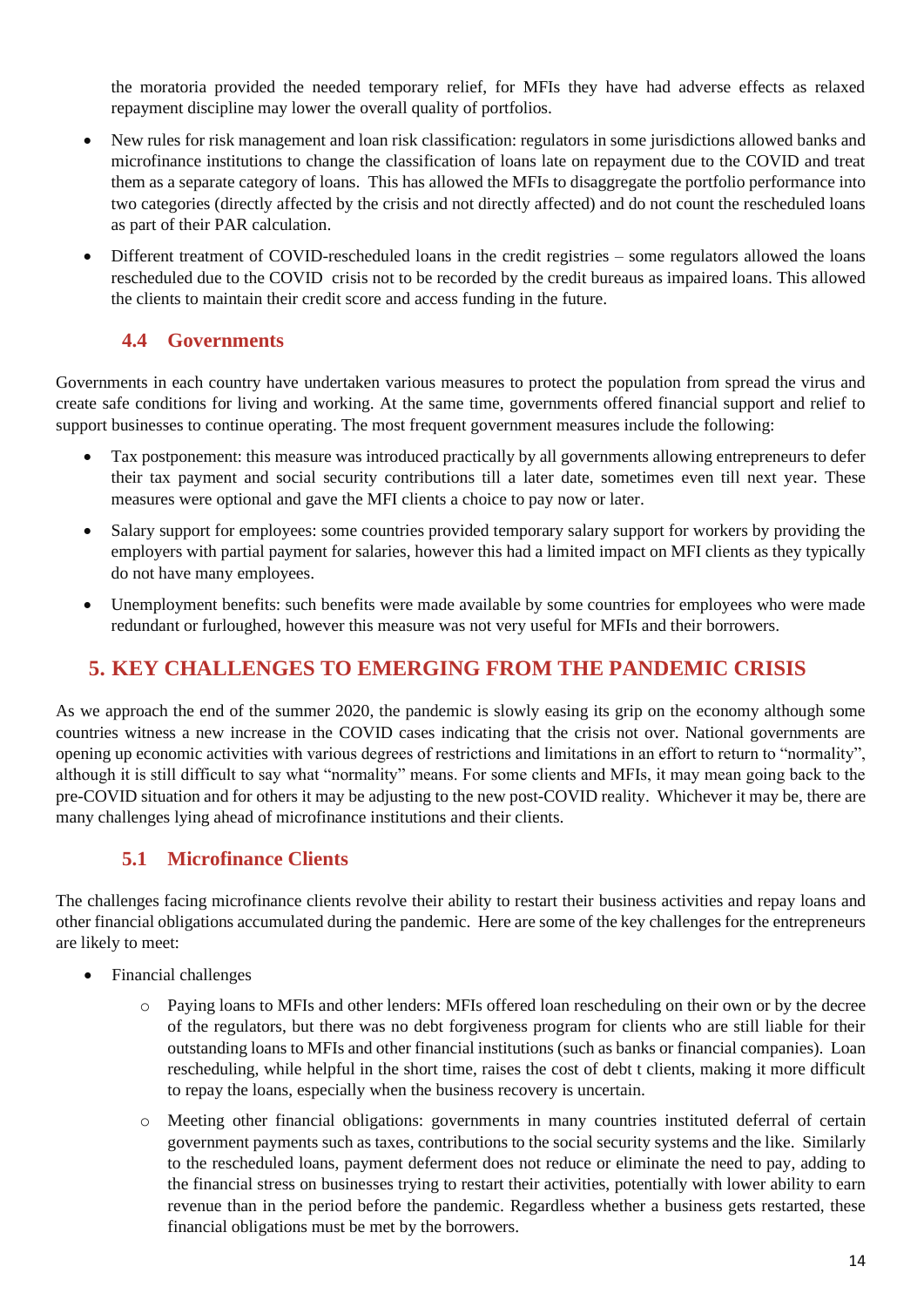- Business challenges
	- o Restarting business activities: restarting business activities may take several forms. For some, it may be quick and simple as soon as the pandemic restrictions are eliminated, they may be able to return to the pre-COVID situation. Many services businesses fall into this category, for example restaurants, hotels, personal services, and the like. However, there are businesses which will need to change the way of they were doing business either because they will need to align themselves with new health and safety requirements, or simply because the pandemic changed consumer preferences and there is no way of going back to the old ways. Finally, there will be a group of businesses and income-generating activities which will be impossible to restart, leaving the entrepreneurs with an option to either exit completely or engage in a new line of business.
	- o Rebuilding the client base and restoring prior business relations: the pandemic has changed the client base for many businesses, for example online sellers may have replaced the traditional smaller shops, and it may be difficult to regain the old customers some of whom may want to continue in the new ways of purchasing products and services. Similarly, the old supply chain relations may have been altered during the crisis, and they may need to be rebuilt.
	- o Adapting the business to the new rules of doing business: many business owners assume that they will be able to continue their activities as before but at least for some this may not be feasible. The pandemic has changed the way people buy things and communicate, and these new ways are likely to continue and evolve even further, rather than reverting to the past practices.
- Personal challenges
	- o Learning new skills to operate in the virtual and digital world: as mentioned above, the ways of doing business have changed and business owners need to adjust their skills, especially using communication technology and doing business online. This may be a challenge for some borrowers who may find it difficult to pivot towards new technology-based business operations.
	- o Overcoming the fear of failure when restarting the business: for some entrepreneurs restarting a business may be an easy afterthought, but others may have concerns about potential failure and incurring additional costs in uncertain times. The decision to restart may be more challenging for the entrepreneurs who already have debt and may need to borrow more money to get their business going again.

While these challenges are real, in general microfinance clients indicate that they are willing to continue their business activities and are willing to take the risk of restarting their operations.

Actions and policies that may help clients of microfinance to restart their businesses and/or repay their outstanding loans:

- General support packages to restart or re-profile a business after the COVID-19 crisis, including loan guarantees, salary support, government purchase or subcontracting, etc.
- Targeted support incentives that may increase demand for products and services offered by microfinance clients, for example tourist vouchers to provide incentives to travel and use tourist infrastructure which will provide demand for the microfinance clients.
- Conditional full or partial loan forgiveness for entrepreneurs who will restart their businesses or create new jobs within the next 12-18 months, with forgiven loans to be remitted to the MFIs that originated such loans.

## **5.2 Microfinance Institutions**

It is not the first time in recent years when MFIs had to face a major crisis, and this may be one reason why most MFIs are better equipped to deal with crisis situations. However, emerging from the crisis is never without challenges. Here are some of them that MFIs are likely to face in the months to come.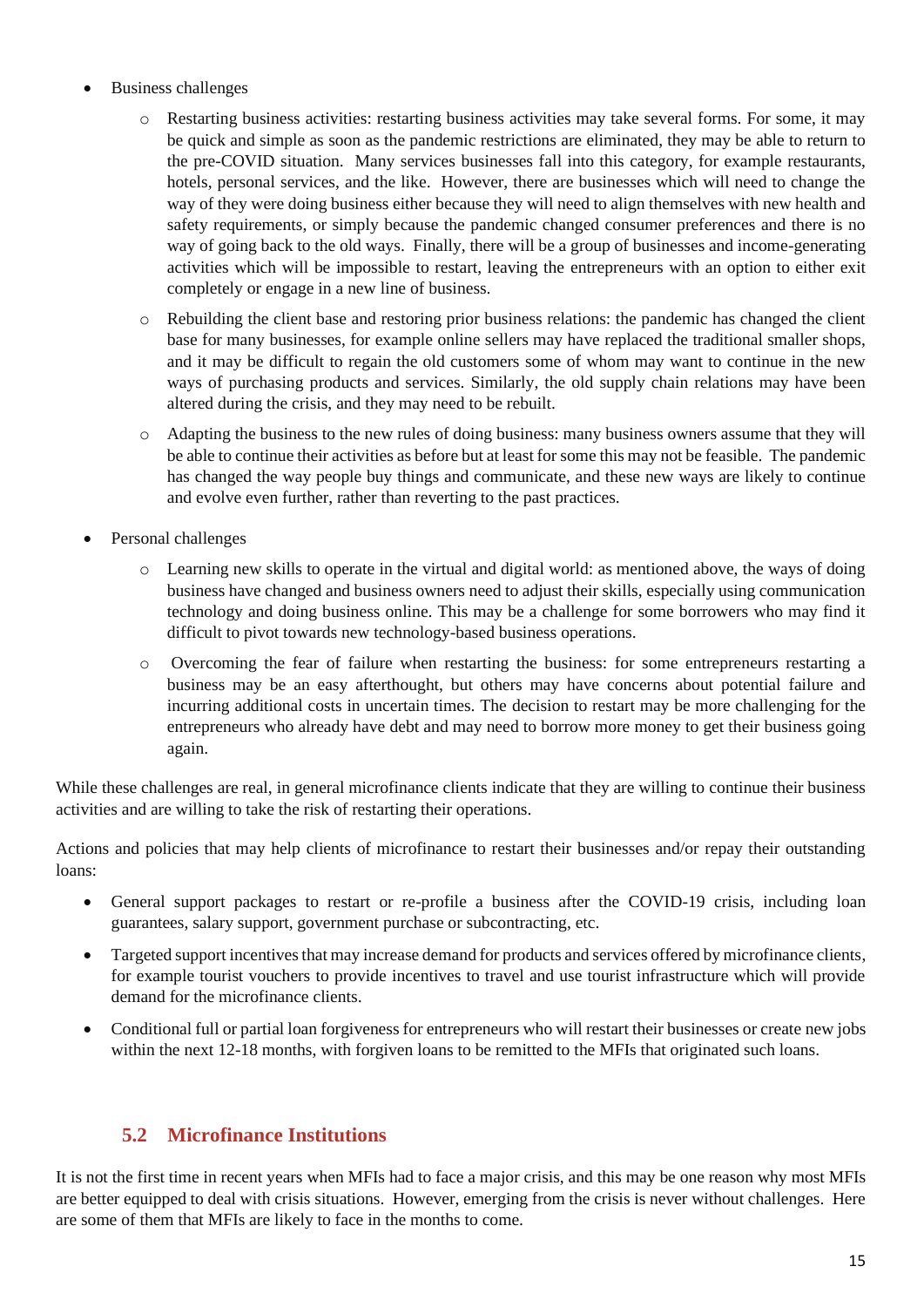- Operational challenges
	- o Those MFIs which have not digitalized their operations face an imperative to adopt new technologies to be able to operate in the increasingly virtual environment.
	- o Risk management policies and procedures need to be adjusted to account for new types of risks associated with the pandemic which imposes restrictions on certain types of business activities and make certain activities more exposed to the risk in case of the virus reoccurrence.
	- o Work processes may need to reorganize and adjust to meet the new challenges of physical distancing, which may require rearrangement of the physical spaces in the offices and changes in the work routines such as field visits and meetings.
- Market challenges
	- o The demand for credit may be lower in the aftermath of the pandemic because the borrowers may remain more prudent and reserved in their business activities.
	- o Borrowers may shift to other credit providers such as fintechs which are better equipped for virtual operations and may have captured parts of the microfinance segment during the pandemic.
- Financial challenges
	- o The cost of funds is likely to increase to compensate for the increased credit risk associated with the pandemic.
	- o Digital transformation may require improvements and investments in new systems that may be costly for MFIs.
	- o Access to funding in the post-COVID times may be constrained as the economies may be slowly recovering from the crisis, and funding microfinance operations may be considered a risky proposition.
- Strategic challenges
	- o Crisis is a time that changes the market dynamics and disrupts the linear strategies challenging MFIs to redefine their objectives and strategic positioning in the new economic and social conditions after the pandemic.

MFIs face numerous challenges – financial, operational, strategic, and regulatory – that need to be addressed to facilitate the emergence of the microfinance organizations from the current crisis and build resilience for the future. Some of the supportive actions may include the following:

- Access to liquidity, either through direct borrowing, credit guarantees and other credit enhancement mechanisms or other credit facilities
- Risk management: MFIs could use help with understanding the broader risk implications of COVID-related risks using evidence from diverse sectors and institutions, to develop appropriate risk strategies for their institutions.
- Digital technology application. As the current crisis showed, MFIs must invest in digital technologies both for internal purposes and for interaction with clients. MFIs could benefits from low cost developmental loans to upgrade their systems as their internal financial resources may not be enough to make the required investments.
- Payment systems. Most MFIs are not connected with and integrated with the national payment system which now became a necessity to serve clients, and also to create truly inclusive financial systems at least on a country level.

## **6. RECOMMENDED POLICY AND PROGRAMMATIC ACTIONS**

Actions to mitigate the consequences of the pandemic must address both clients and microfinance institutions and should be implemented by all stakeholders at various levels starting with the microfinance association and ending with the EUwide response.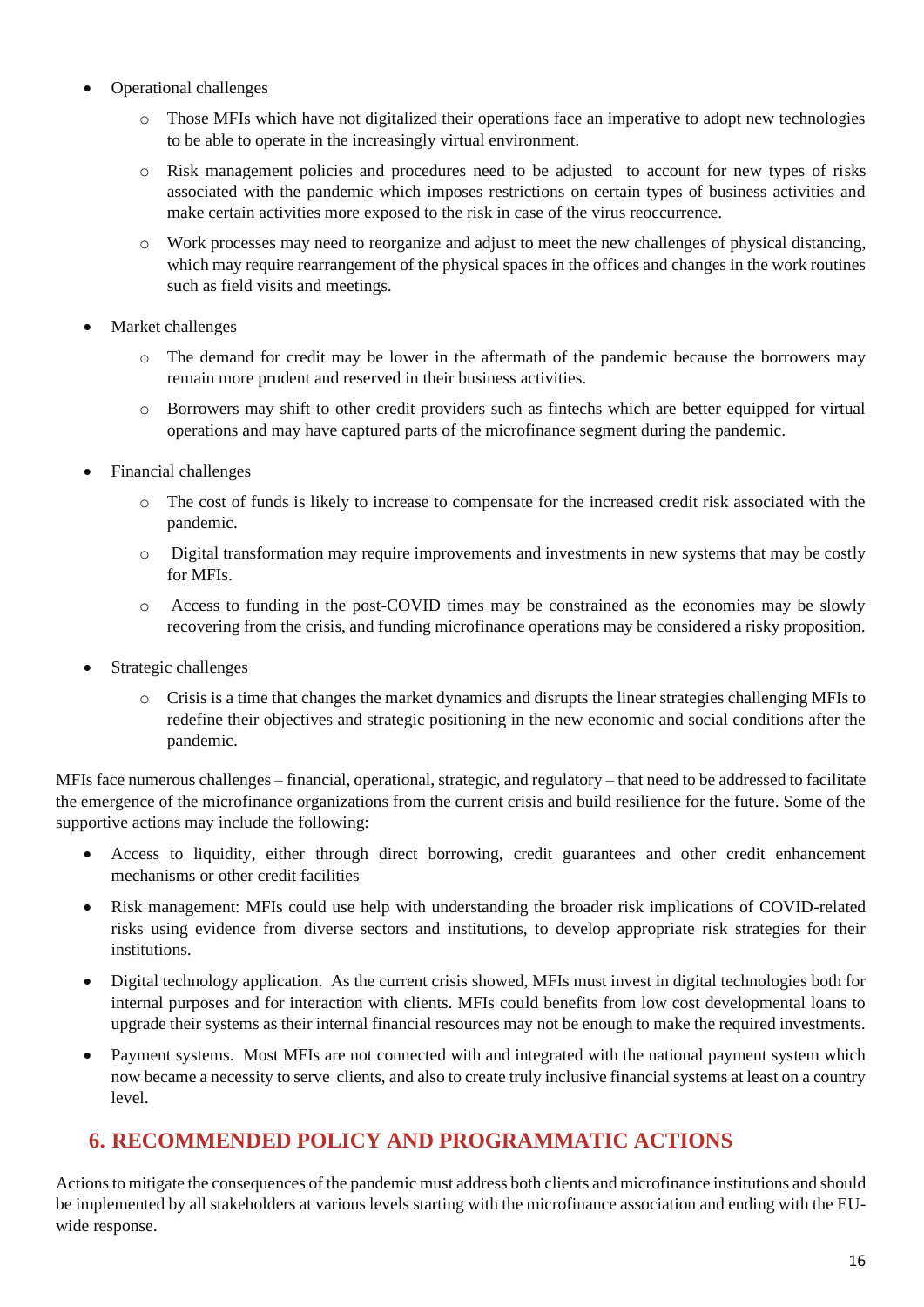## **6.1 Microfinance Associations**

Professional microfinance associations – national and regional – have an important role to play to advocate for the necessary support for MFIs and their clients.

- National associations
	- o Represent the microfinance segment with one voice vis-à-vis their local and national governments and regulators, and negotiate the operational, financial, and regulatory support that the MFIs need to continue provide services.
- Regional associations
	- o Advocate for the microfinance institutions and their clients on the level of EU and other international organizations.
	- o Provide operational support for MFIs to help them adjust to the new requirements of the digital and virtual world.
	- o Strengthen knowledge management, education, and learning to ensure that MFIs can learn from the current events and build their capacities based on the best practices emerging from the crisis.
	- o Engaged in research and development to inform the sector, policy makers and the EU agencies about the needs, challenges and potential opportunities associated with the COVID crisis.

## **6.2 Microfinance Investors**

Microfinance investors and lenders play a critical role during and after the crisis whose policies determine to a large degree the ability of MFIs to emerge from the crisis.

- Offer fair pricing in the time of crisis and refrain from price gouging to take advantage of the liquidity during the crisis.
- Adjust the financial indicators and benchmark to account for the changes in portfolio performance during and after the crisis.
- Refrain from reneging on the existing funding contracts and provide the needed liquidity for MFIs to maintain unconstrained operations.

#### **6.3 Governments and Regulators**

On a country level, the national governments and regulators have an important role to play in the process of supporting MFIs emerging from the crisis:

- Governments
	- o Expand the existing credit guarantees and other financial support instruments to MFIs and their clients
	- o Develop restart programs for self-employed and entrepreneurs whose activities have been stalled due to the crisis
	- o Create equitable access for MFIs and their clients to information, programs and funding that are available to other segments of the business community during the crisis.
- Regulators
	- o Adjust the legal regimen to allow clients to provide the required documents and enter into contracts.
	- o Amend the risk framework for microfinance institutions to allow the adequate financial management in the post-crisis situation.
	- o In jurisdictions where it is still not the case, allow MFIs to be a part of the national payment system to facilitate online transactions between MFIs and their clients.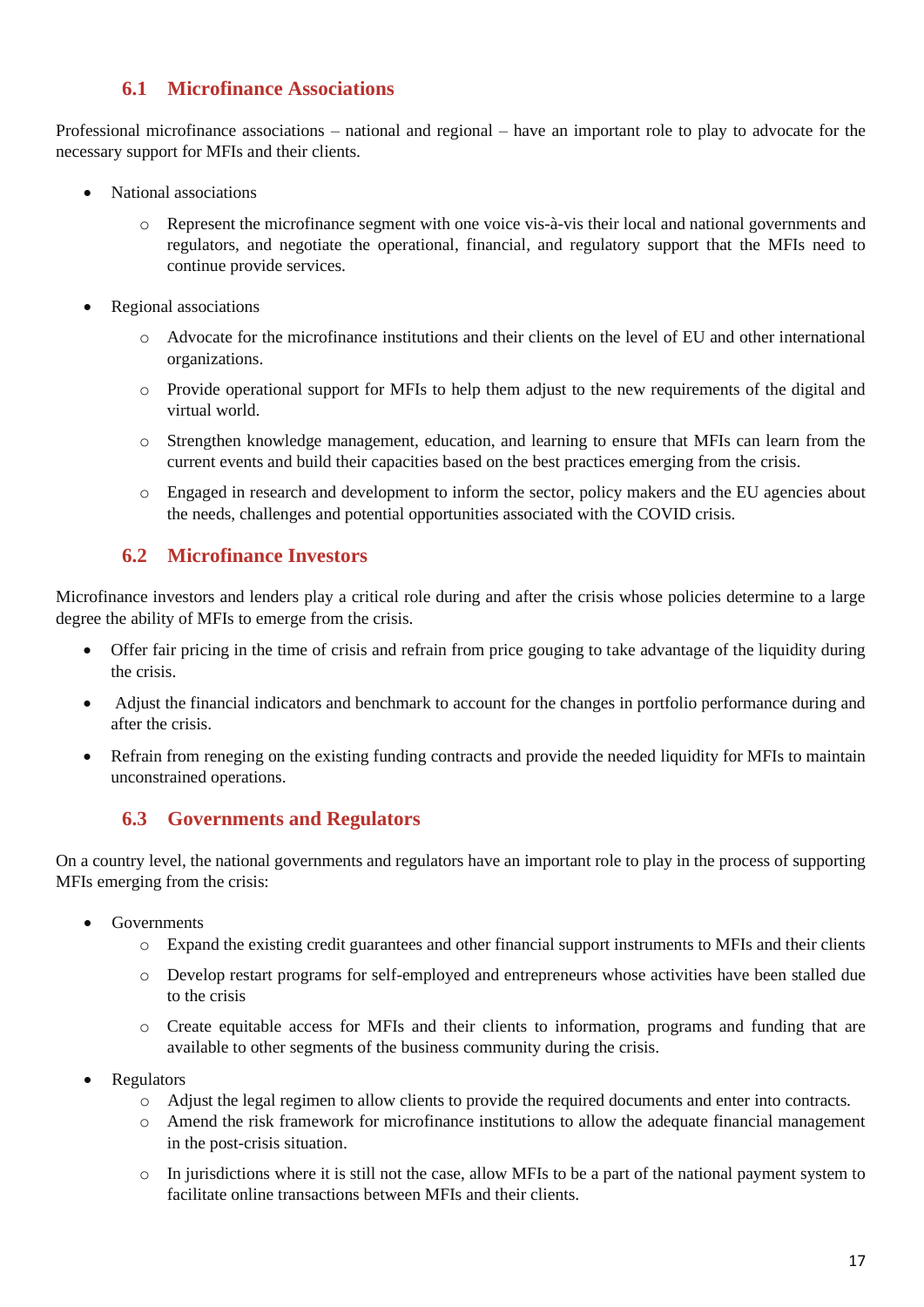### **6.4 EU Commission and EU Agencies**

EU Commission and its agencies have at their disposal the resources and the capabilities to influence the enabling policies for the microfinance sector to recover from the crisis and continue their growth.

- Encourage national government to provide equitable support for the self-employed and micro-entrepreneurs as well as the microfinance institutions.
- Design emergency funding and technical programs through EU institutions such as the European Investment Bank to support the growth of the microfinance sector in Europe
- Create a lender of last resort mechanism for the microfinance sector in Europe to fill in the funding gap that the crisis has brought to bear.

## **7. SUMMARY**

Interviews with the MFIs in Europe showed that in general microfinance institutions managed the crisis relatively well, and they showed a good amount of resilience to successfully overcome adverse events such as a widespread pandemic. The same cannot be said about the clients of MFIs who remain vulnerable and have received little support during the crisis.

While the situation of MFIs summarized in this paper appears to be fairly positive, in particular in comparison with MFIs in other parts of the world, it must be stressed that the pandemic is not over and that we are still in the middle of an evolving crisis whose full impact cannot be known as yet. Therefore, the results presented here must be viewed as a preliminary view from the field which must be followed by more rigorous analysis in the next few months when the impacts of the COVID-19 pandemic will have run through the whole economy and the true impacts will start to emerge.

Nevertheless, the recommendations proposed in Section 6 may be helpful to mitigate the overall impact of the crisis on MFIs and their clients and make the transition towards "normality" easier.

**Read more on COVID-19 pandemic response - visit our Resource Centre at :**

**http://mfc.org.pl/covid19**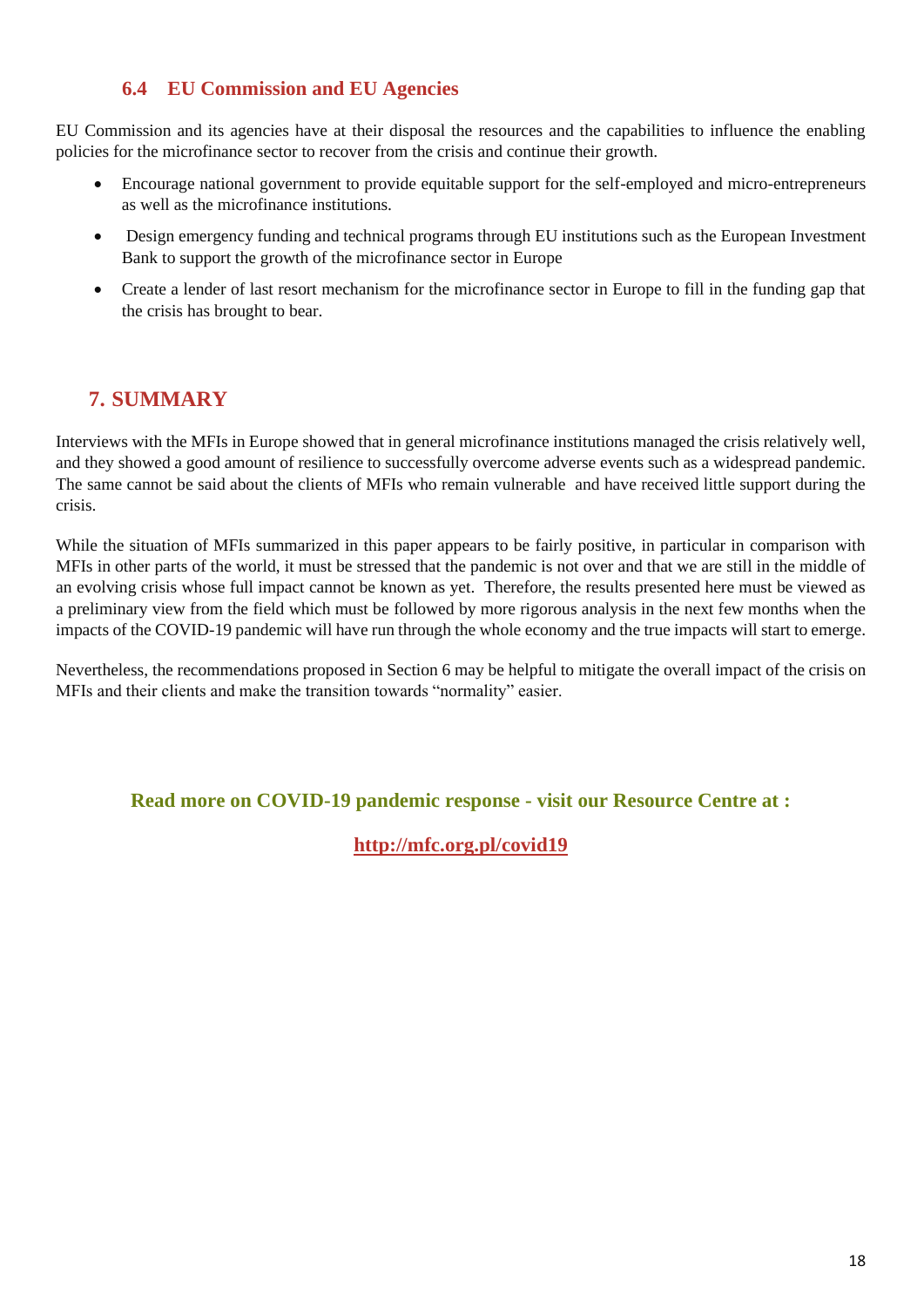Writing of this paper was made possible thanks to the information obtained from 22 representatives of the microfinance sector in Europe. We wish to thank the following contributors to the report who kindly shared their insights into the situation and their reflections about the potential future developments.

- Herjola Spahiu, NOA Albania
- Desara Gjoka, Besa Albania
- Eranda Bajramaj and Lindiana Zyfi, AgroSocial Fund, Albania
- Brunilda Isaj, Albanian Microfinance Association, Albania
- Lens Lapauw, Microstart, Belgium
- Elma Zukić, Association of Microfinance Institutions in BiH
- Sadina Bina, EKI, BiH
- Adrien GIZON, Adie, France
- Agni Pagouni, Vaso Paraskaeva, Kepa, Greece
- Garrett Stokes, Microfinance Ireland
- Maria Luisa Cagia, PROXIMIS, Italy
- Samuel Paulus, Microlux, Luxemburg
- Svetlana Roganovic, Monte Credit, Montenegro
- Goran Gemovski and Biljana Jovanovska, Moznosti, North Macedonia
- Goran Lazarevski, Alliance of Microfinance organizations in Macedonia, North Macedonia
- Vase Davaliev, Horizonti, North Macedonia
- Piotr Rogowiecki, Polish Association of Loan Fund, Poland
- Rafael Drummond, Cresacor, Portugal
- Cristian Jurma, Vitas, Romania
- Laura David, BCR Social Financ, Romania
- Maria Doiciu, Romanian Working Group, Romania
- Francesca Malizia, Oportunitas, Spain